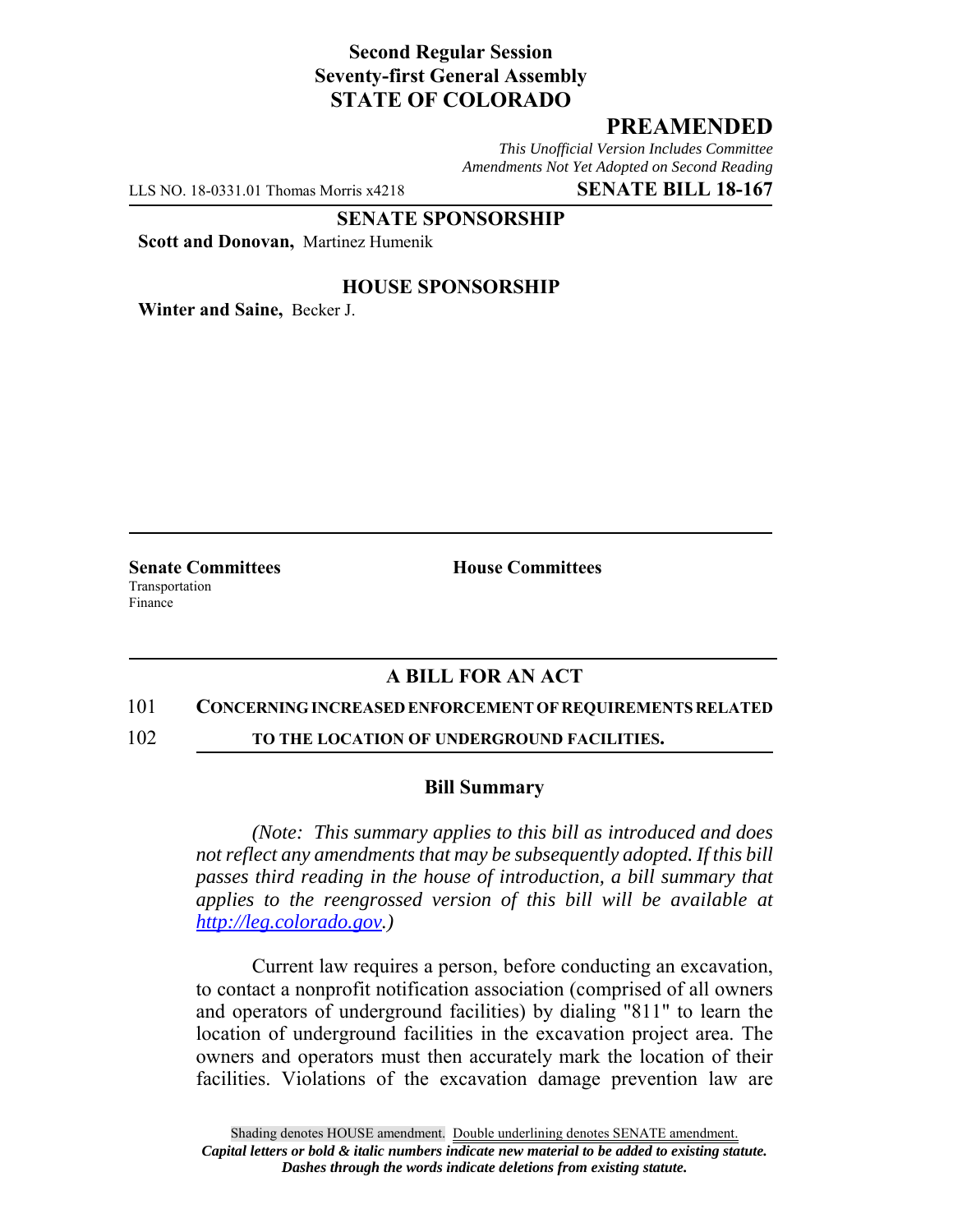enforced exclusively through civil actions initiated by damaged parties to collect specified civil penalties and damages. In 2016, the United States department of transportation's pipeline and hazardous materials safety administration (PHMSA) conducted an adequacy evaluation of Colorado's enforcement of its excavation damage prevention law and determined that the enforcement is inadequate, which may eventually result in the withholding of federal funds from Colorado.

The bill creates the underground damage prevention safety commission (commission) as an independent agency within the department of labor and employment. The commission has rule-making and enforcement authority regarding the excavation damage prevention law and is required to enter into a memorandum of understanding with the notification association to facilitate implementation and administration of the law. The notification association is required to provide administrative support to the commission in performing its duties.

A review committee of the commission initially determines whether a violation of the law has occurred and, if appropriate, recommends remedial action, potentially including a fine. Fines range from \$250 for a single minor violation within the previous 12 months to \$75,000 for a fourth major violation within the previous 12 months. The full commission is bound by the review committee's determination of facts but determines the final agency action regarding alleged violations. Fines are credited to the damage prevention fund, which the commission will use to develop educational programming, including by making grants, that is designed to improve worker and public safety relating to excavation and underground facilities.

Current law allows only an excavator to submit a location request to the notification association. The bill authorizes a licensed professional engineer designing excavation to submit a location request. The engineer is required to ensure that the engineering plans meet certain standards established by the American Society of Civil Engineers for defining the accuracy of an underground facility location. The notification association will collect a fee for each location request, which is deposited in the safety commission fund and used to pay the commission's expenses.

Current law creates 2 tiers of membership in the notification association. Tier 2 members are limited members with limited benefits and include certain special districts, local governments, cable television providers, and small telecommunications providers; tier 1 members are full members with full benefits, and tier 1 consists of all other owners and operators. If, after receiving a location request, the notification association determines that a tier 1 member owns or operates the underground facilities, the notification association contacts the tier 1 member to arrange for the marking of the underground facilities. If a tier 2 member owns or operates the underground facilities, the excavator must contact the tier 2 member to arrange for the marking of the underground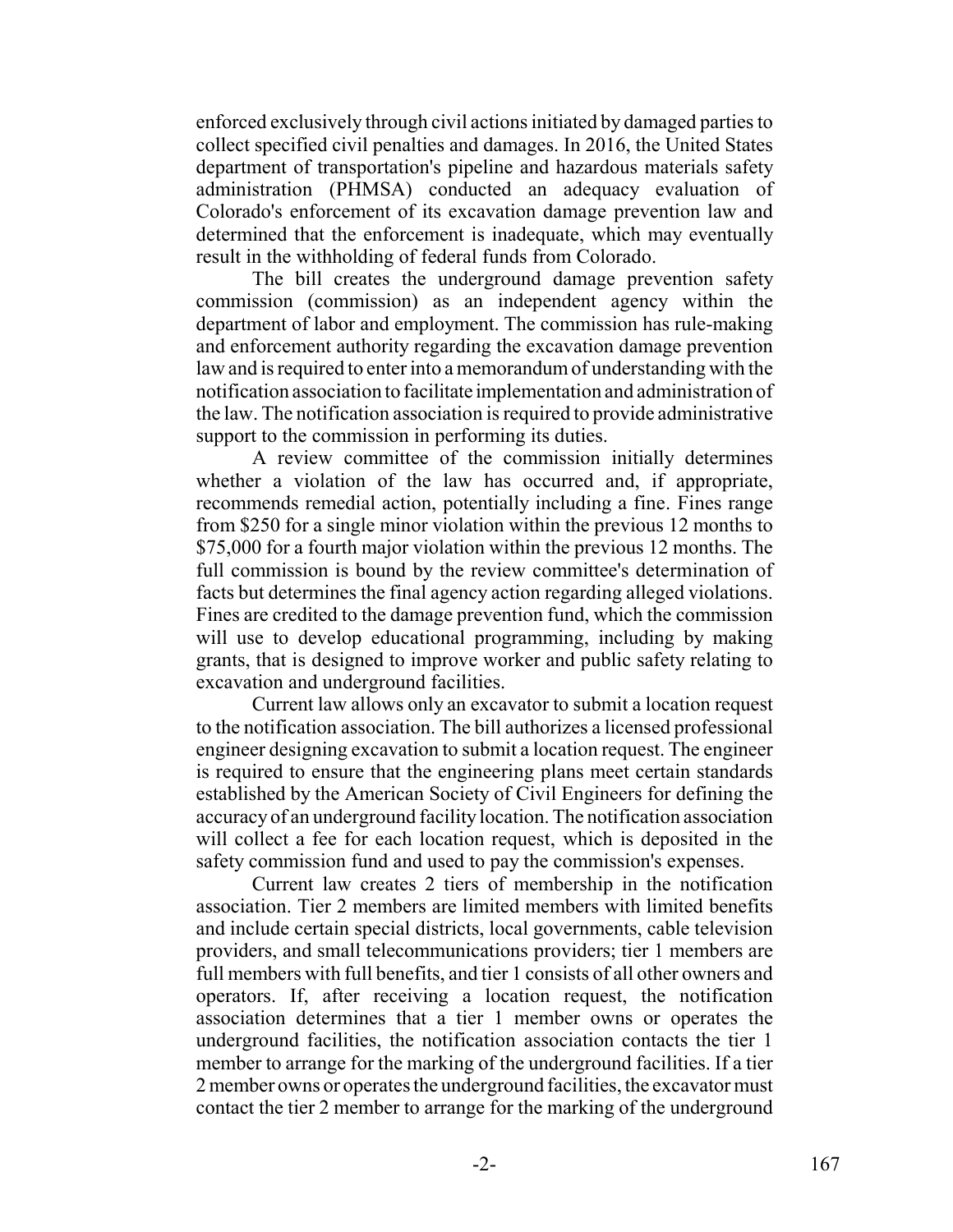facilities. Effective January 1, 2021, all underground facility owners and operators are full members of the notification association with full benefits, and excavators will no longer need to contact the owners or operators to arrange for the marking.

All new underground facilities installed on or after January 1, 2020, must be electronically locatable when installed. Home rule local governments are not subject to the commission's enforcement authority, but the governing body of a home rule local government is required to either adopt a similar enforceable damage prevention safety program or waive its exemption and delegate its damage prevention enforcement authority to the commission.

Information regarding the location of underground facilities is exempt from the "Colorado Open Records Act", pursuant to the existing exemption for specialized details of critical infrastructure.

 *Be it enacted by the General Assembly of the State of Colorado:* **SECTION 1.** In Colorado Revised Statutes, 9-1.5-102, **amend** the introductory portion, (1), and (3); and **add** (1.5), (3.4), (3.7), (6.7), (6.8), and (6.9) as follows: **9-1.5-102. Definitions.** As used in this article ARTICLE 1.5, unless the context otherwise requires: (1) "Damage" includes the penetration or destruction of any protective coating, housing, or other protective device of an underground facility, the partial or complete severance of an underground facility, or 10 the rendering of any underground facility inaccessible "ASCE38" MEANS THE STANDARD FOR DEFINING THE QUALITY OF AN UNDERGROUND FACILITY LOCATION AS DEFINED IN THE CURRENT EDITION OF THE AMERICAN SOCIETY OF CIVIL ENGINEERS' "STANDARD GUIDELINE FOR THE COLLECTION AND DEPICTION OF EXISTING SUBSURFACE UTILITY DATA (CI/ASCE 38-02)" OR AN ANALOGOUS SUCCESSOR STANDARD AS DETERMINED BY THE SAFETY COMMISSION.

17 (1.5) "DAMAGE" INCLUDES THE PENETRATION OR DESTRUCTION OF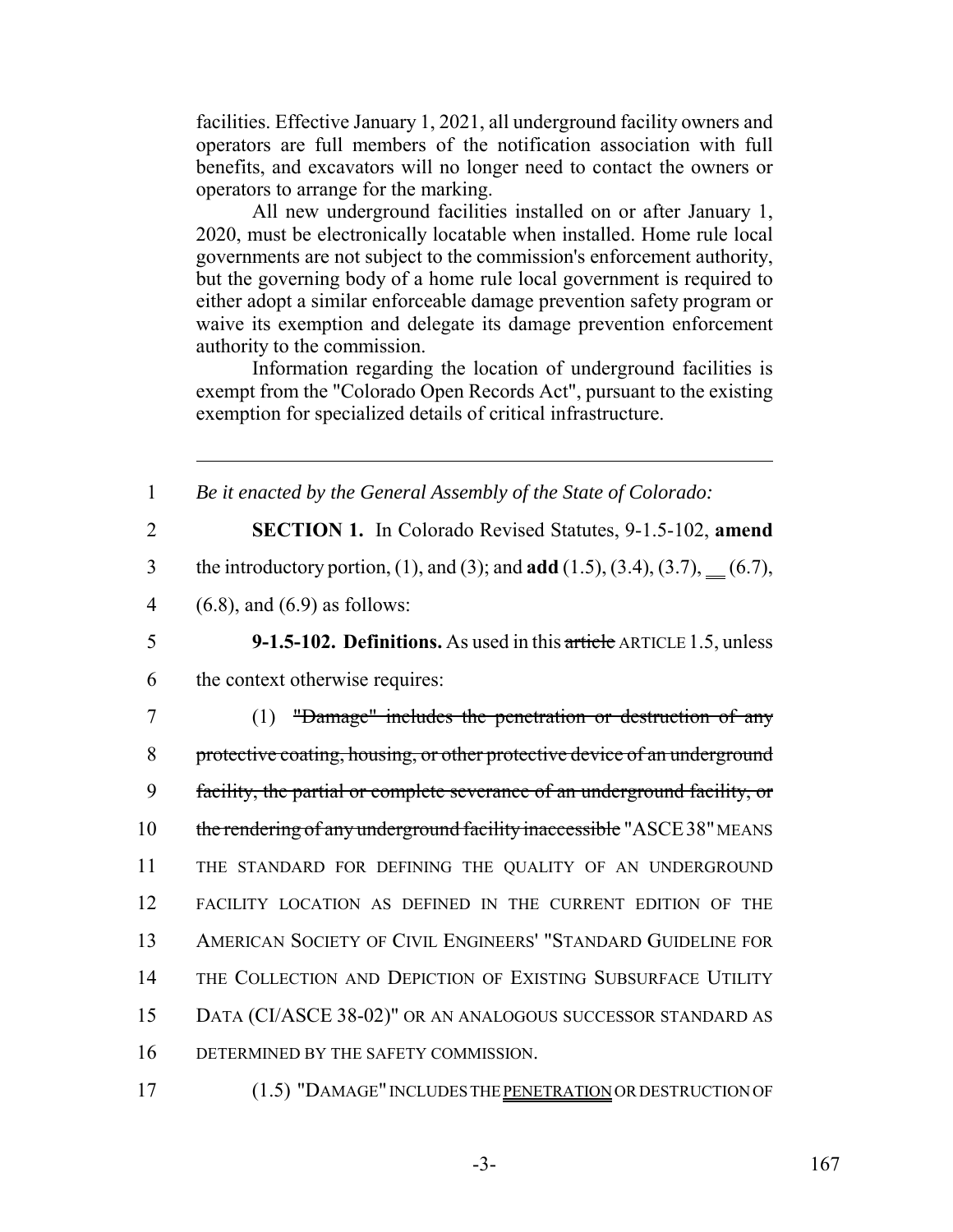ANY PROTECTIVE COATING, HOUSING, OR OTHER PROTECTIVE DEVICE OF AN UNDERGROUND FACILITY, THE PARTIAL OR COMPLETE SEVERANCE OF AN UNDERGROUND FACILITY, OR THE RENDERING OF ANY UNDERGROUND FACILITY INACCESSIBLE.

 (3) "Excavation" means any operation in which earth is moved or removed by means of any tools, equipment, or explosives and includes augering, backfilling, boring, ditching, drilling, grading, plowing-in, pulling-in, ripping, scraping, trenching, HYDRO EXCAVATING, 9 POSTHOLING, and tunneling. "Excavation" shall DOES not include:

(a) Routine maintenance on existing planted landscapes; OR

 (b) AN EXCAVATION BY A RANCHER OR A FARMER, AS DEFINED IN 12 SECTION 42-20-108.5, OCCURRING ON A RANCH OR FARM WHEN THE EXCAVATION INVOLVES:

 (I) ANY FORM OF CULTIVATION FOR AGRICULTURAL PURPOSES 15 THAT IS ROUTINE FOR THAT RANCH OR FARM;

16 (II) LAND CLEARING IF THE ACTIVITY DOES NOT INVOLVE DEEP 17 RIPPING OR ROOT REMOVAL; OR

 (III) ROUTINE MAINTENANCE OF AN EXISTING IRRIGATION FACILITY IF THE FACILITY HAS BEEN SUBJECTED TO MAINTENANCE IN THE PREVIOUS TWENTY-FOUR MONTHS OR EXISTING FENCE LINES.

 (3.4) "GRAVITY-FED SYSTEM" MEANS ANY UNDERGROUND FACILITY THAT IS NOT PRESSURIZED AND THAT UTILIZES GRAVITY AS THE ONLY MEANS TO TRANSPORT ITS CONTENTS. THESE SYSTEMS INCLUDE SANITARY SEWER LINES, STORM SEWER LINES, AND OPEN-AIR IRRIGATION DITCHES.

 (3.7) "LICENSED PROFESSIONAL ENGINEER" MEANS A PROFESSIONAL ENGINEER AS DEFINED IN SECTION 12-25-102.

-4- 167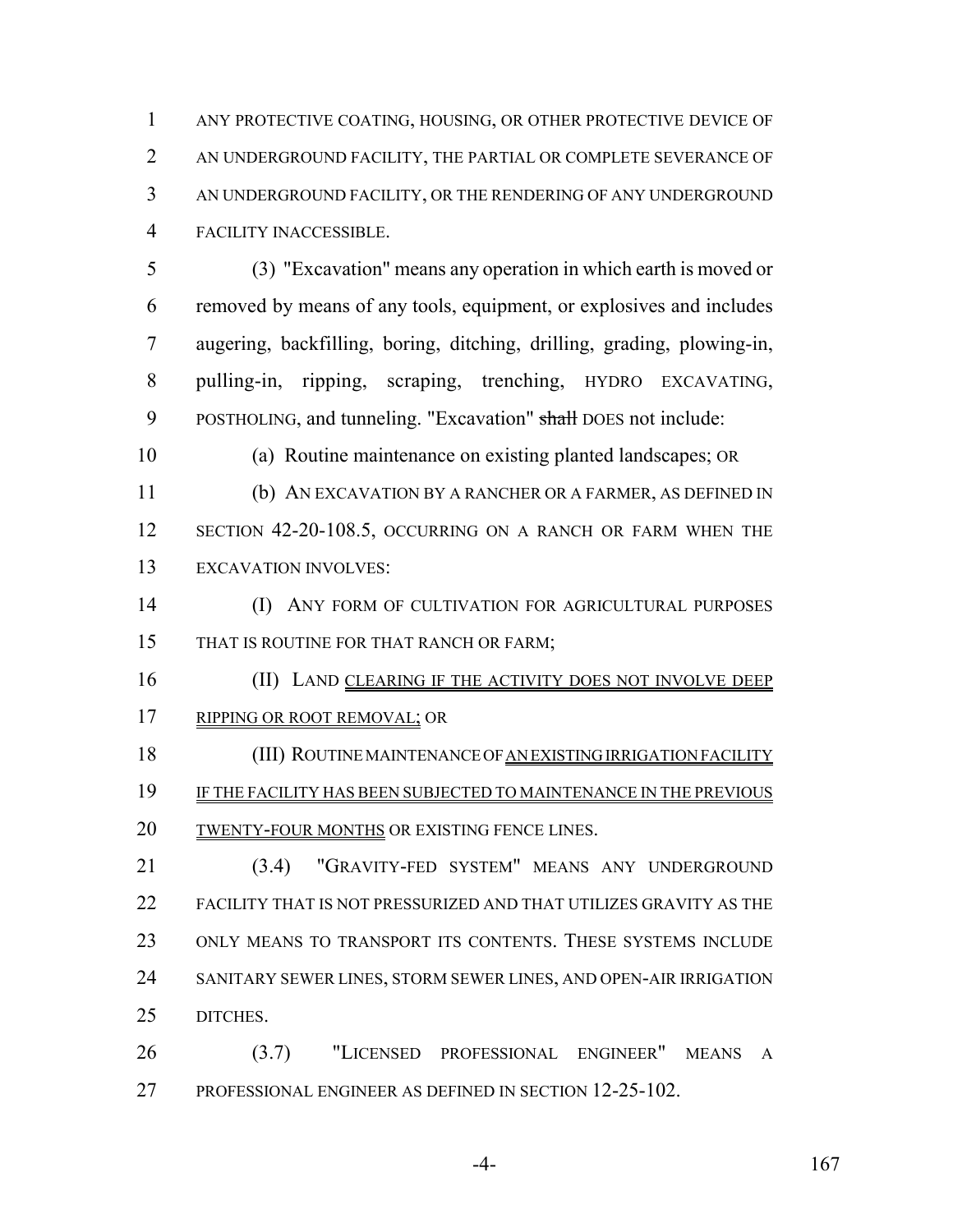(6.7) "SUBSURFACE UTILITY ENGINEERING NOTIFICATION" MEANS A NOTICE TO THE NOTIFICATION ASSOCIATION THAT A PROJECT IS BEING DESIGNED BY A LICENSED PROFESSIONAL ENGINEER AND THAT THE PROJECT WILL INCLUDE THE INVESTIGATION AND DEPICTION OF EXISTING UNDERGROUND FACILITIES THAT MEET OR EXCEED THE ASCE 38 STANDARD. (6.8) "SUBSURFACE UTILITY ENGINEERING-REQUIRED PROJECT" MEANS A PROJECT THAT MEETS ALL OF THE FOLLOWING CONDITIONS: (a) THE PROJECT INVOLVES A CONSTRUCTION CONTRACT WITH A 11 PUBLIC ENTITY, AS THOSE TERMS ARE DEFINED IN SECTION 24-91-102; 12 (b) THE PROJECT INVOLVES PRIMARILY HORIZONTAL CONSTRUCTION; 14 (c) (I) THE PROJECT: (A) HAS AN ANTICIPATED EXCAVATION FOOTPRINT THAT EXCEEDS TWO FEET IN DEPTH AND THAT IS A CONTIGUOUS ONE THOUSAND SQUARE 17 FEET; OR 18 (B) INVOLVES UTILITY BORING. (II) FOR PURPOSES OF THIS SUBSECTION (6.8)(c), THE TERM "TWO FEET IN DEPTH" DOES NOT INCLUDE ROTOMILLING, AND THE CONTIGUOUS ONE THOUSAND SQUARE FEET DOES NOT INCLUDE FENCING AND SIGNING PROJECTS. 23 (d) THE PROJECT REQUIRES THE DESIGN SERVICES OF A LICENSED PROFESSIONAL ENGINEER. (6.9) "UNDERGROUND DAMAGE PREVENTION SAFETY COMMISSION" OR "SAFETY COMMISSION" MEANS THE ENFORCEMENT AUTHORITY 27 ESTABLISHED IN SECTION 9-1.5-104.2.

-5- 167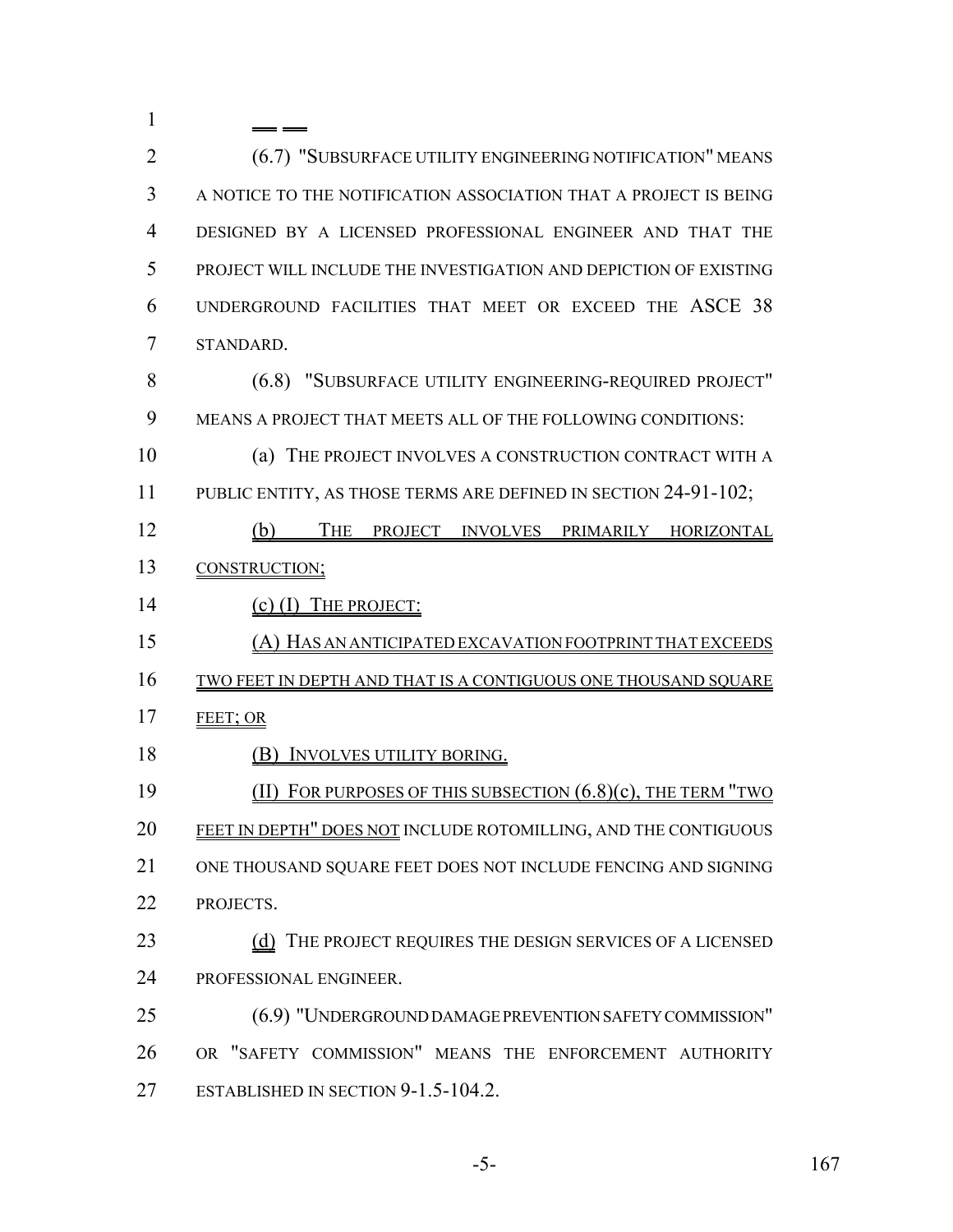**SECTION 2.** In Colorado Revised Statutes, 9-1.5-103, **amend** (3)(a), (3)(c), (3)(d), (4)(a), (4)(b), (4)(c)(I), (4)(c)(II), and (6); **repeal** (7)(c)(V); and **add** (2.4), (2.7), (6.5), (7)(e), (9), (10), (11), and (12) as follows: **9-1.5-103. Plans and specifications - notice of excavation - duties of excavators - duties of owners and operators - fee - repeal.** (2.4) AT THE PROJECT OWNER'S EXPENSE, A LICENSED PROFESSIONAL 8 ENGINEER DESIGNING FOR A SUBSURFACE UTILITY ENGINEERING-REQUIRED PROJECT SHALL: (a) NOTIFY THE NOTIFICATION ASSOCIATION WITH A SUBSURFACE UTILITY ENGINEERING NOTIFICATION; (b) EITHER: (I) MEET OR EXCEED THE ASCE 38 STANDARD FOR DEFINING THE UNDERGROUND FACILITY LOCATION IN THE STAMPED PLANS FOR ALL UNDERGROUND FACILITIES WITHIN THE PROPOSED EXCAVATION AREA; OR 16 (II) DOCUMENT THE REASONS WHY ANY UNDERGROUND FACILITIES 17 DEPICTED IN THE STAMPED PLANS DO NOT MEET OR EXCEED ASCE 38 UTILITY QUALITY LEVEL B OR ITS SUCCESSOR UTILITY QUALITY LEVEL; (c) ATTEMPT TO ACHIEVE ASCE 38 UTILITY QUALITY LEVEL B OR ITS SUCCESSOR UTILITY QUALITY LEVEL ON ALL UTILITIES WITHIN THE PROPOSED EXCAVATION AREA UNLESS A REASONABLE RATIONALE BY A LICENSED PROFESSIONAL ENGINEER IS GIVEN FOR NOT DOING SO; AND 23 (d) DOCUMENT THE REASONS WHY ANY UNDERGROUND FACILITIES 24 DEPICTED IN THE STAMPED PLANS DO NOT MEET OR EXCEED ASCE 38 UTILITY QUALITY LEVEL A OR ITS SUCCESSOR UTILITY QUALITY LEVEL FOR UNDERGROUND FACILITIES AT THE POINT OF A POTENTIAL CONFLICT WITH THE INSTALLATION OF A GRAVITY-FED SYSTEM.

-6- 167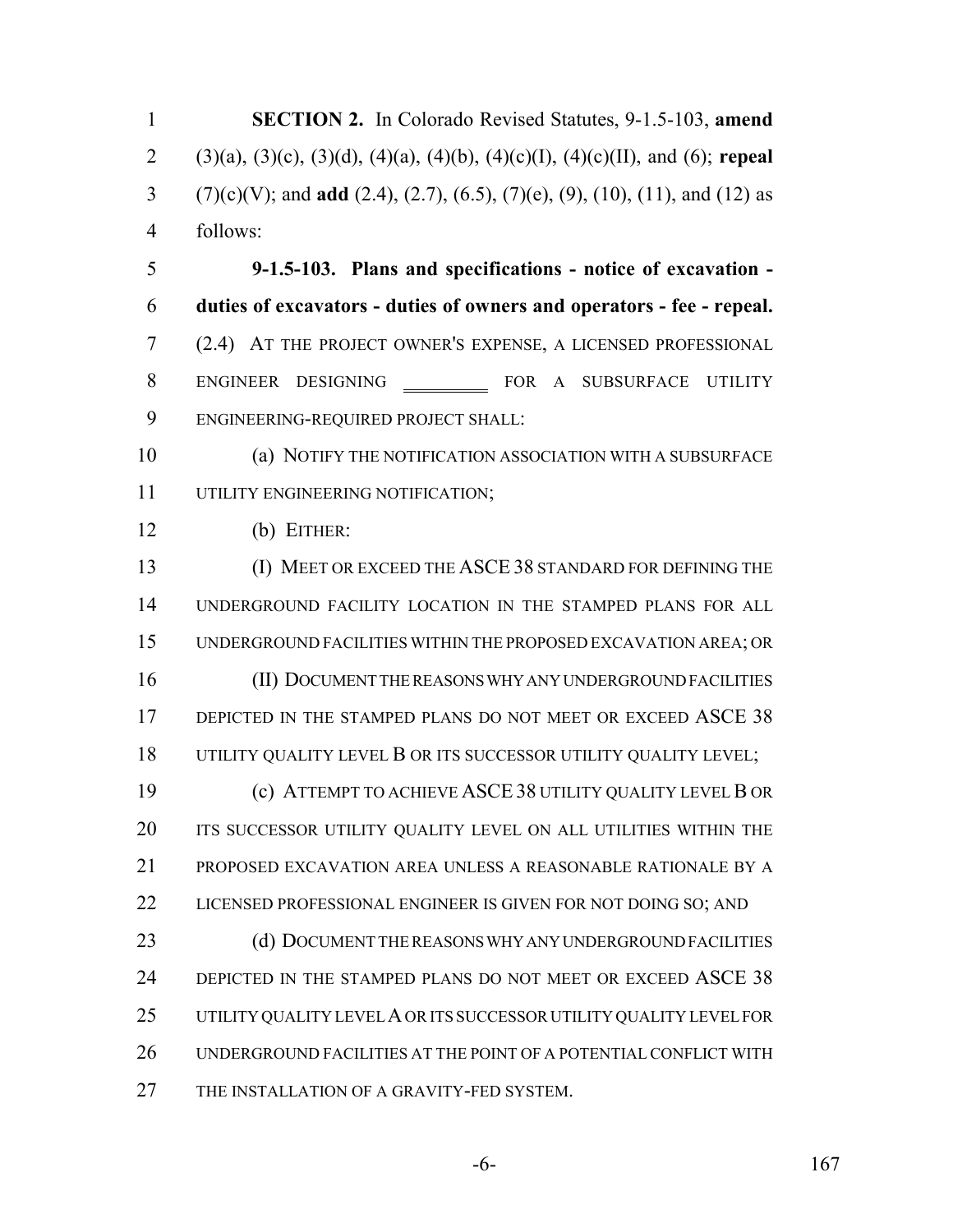(2.7) AN UNDERGROUND FACILITY OWNER THAT RECEIVES A SUBSURFACE UTILITY ENGINEERING NOTIFICATION OR OTHER REQUEST FOR INFORMATION FROM A DESIGNER SHALL RESPOND TO THE REQUEST WITHIN TEN BUSINESS DAYS AFTER THE REQUEST, NOT INCLUDING THE DAY OF ACTUAL NOTICE, IN ONE OR MORE OF THE FOLLOWING WAYS:

 (a) PROVIDE UNDERGROUND FACILITY LOCATION RECORDS THAT GIVE THE AVAILABLE INFORMATION ON THE LOCATION, NOT TO INCLUDE DEPTH, OF UNDERGROUND FACILITIES WITHIN THE PROJECT LIMITS;

 (b) PROVIDE A MARK ON THE GROUND THAT GIVES THE APPROXIMATE LOCATION, NOT TO INCLUDE DEPTH, OF ITS UNDERGROUND FACILITIES WITHIN THE PROJECT LIMITS; OR

13 (c) PROVIDE THE \_\_\_\_\_\_ AVAILABLE INFORMATION AS TO THE APPROXIMATE LOCATION, NOT TO INCLUDE DEPTH, OF ITS UNDERGROUND FACILITIES WITHIN THE PROJECT LIMITS.

16 (3) (a) (I) (A) Except in emergency situations and except as to an 17 employee OR AN EMPLOYER'S CONTRACTOR with respect to the employer's underground facilities or as otherwise provided in an agreement with an 19 owner or operator, no A person shall NOT make or begin excavation without first notifying the notification association and, if necessary, the 21 tier two members having underground facilities in the area of such THE excavation. Notice may be given in person, by telephone, BY ELECTRONIC METHODS APPROVED BY THE NOTIFICATION ASSOCIATION, or in writing if delivered.

25 (B) THIS SUBSECTION  $(3)(a)(I)$  IS REPEALED, EFFECTIVE JANUARY 1, 2021.

(II) EFFECTIVE JANUARY 1, 2021, EXCEPT IN EMERGENCY

 $-7-$  167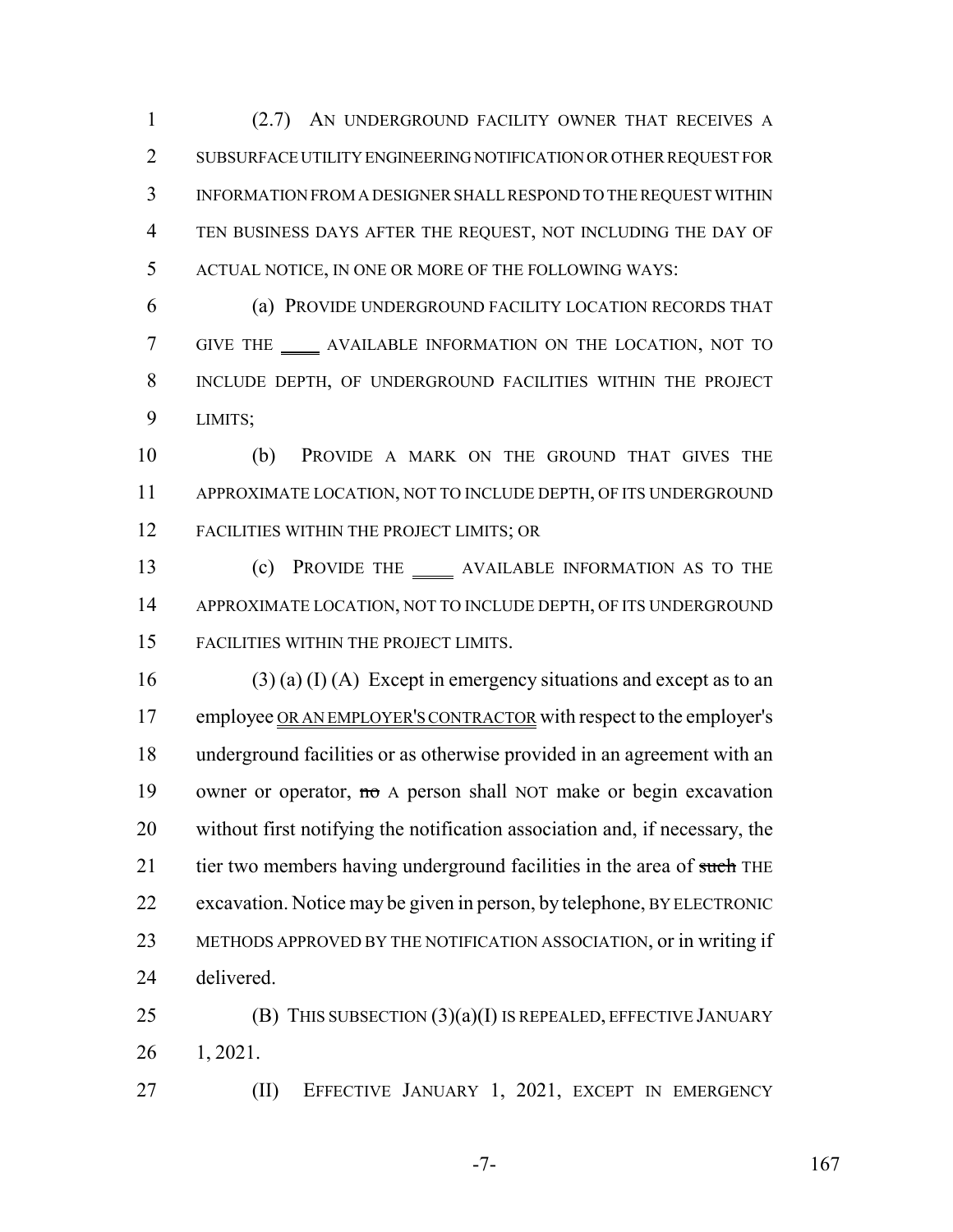SITUATIONS AND EXCEPT AS TO AN EMPLOYEE OR AN EMPLOYER'S CONTRACTOR WITH RESPECT TO THE EMPLOYER'S UNDERGROUND FACILITIES, A PERSON SHALL NOT MAKE OR BEGIN EXCAVATION WITHOUT FIRST NOTIFYING THE NOTIFICATION ASSOCIATION.NOTICE MAY BE GIVEN BY ELECTRONIC METHODS APPROVED BY THE NOTIFICATION ASSOCIATION OR BY TELEPHONE.

 (c) (I) Any notice given pursuant to paragraph (b) of this 8 subsection  $(3)$  shall SUBSECTION  $(3)(b)$  OF THIS SECTION MUST include the following:

10  $(H)(A)$  The name and telephone number of the person who is giving the notice;

12 (II) (B) The name and telephone number of the excavator; and 13 (III) (C) The specific location, starting date, and description of the intended excavation activity.

 (II) IF AN AREA OF EXCAVATION CANNOT BE ACCURATELY DESCRIBED ON THE LOCATE REQUEST, THE EXCAVATOR SHALL NOTIFY THE OWNER OR OPERATOR OF THE AREA OF EXCAVATION USING ONE OR MORE OF THE FOLLOWING METHODS:

 (A) PHYSICAL DELINEATION WITH WHITE MARKS ON A HARD SURFACE AREA;

 (B) ELECTRONIC DELINEATION ON A MAP, PLAN SHEET, OR AERIAL 22 PHOTOGRAPH THAT CAN BE TRANSMITTED ELECTRONICALLY FROM THE EXCAVATOR TO THE FACILITY OWNER OR OPERATOR THROUGH THE NOTIFICATION ASSOCIATION; OR

 (C) SCHEDULING AN ON-SITE MEETING BETWEEN THE EXCAVATOR AND THE OWNER OR OPERATOR.

27 (d) An excavator may request a written record of any information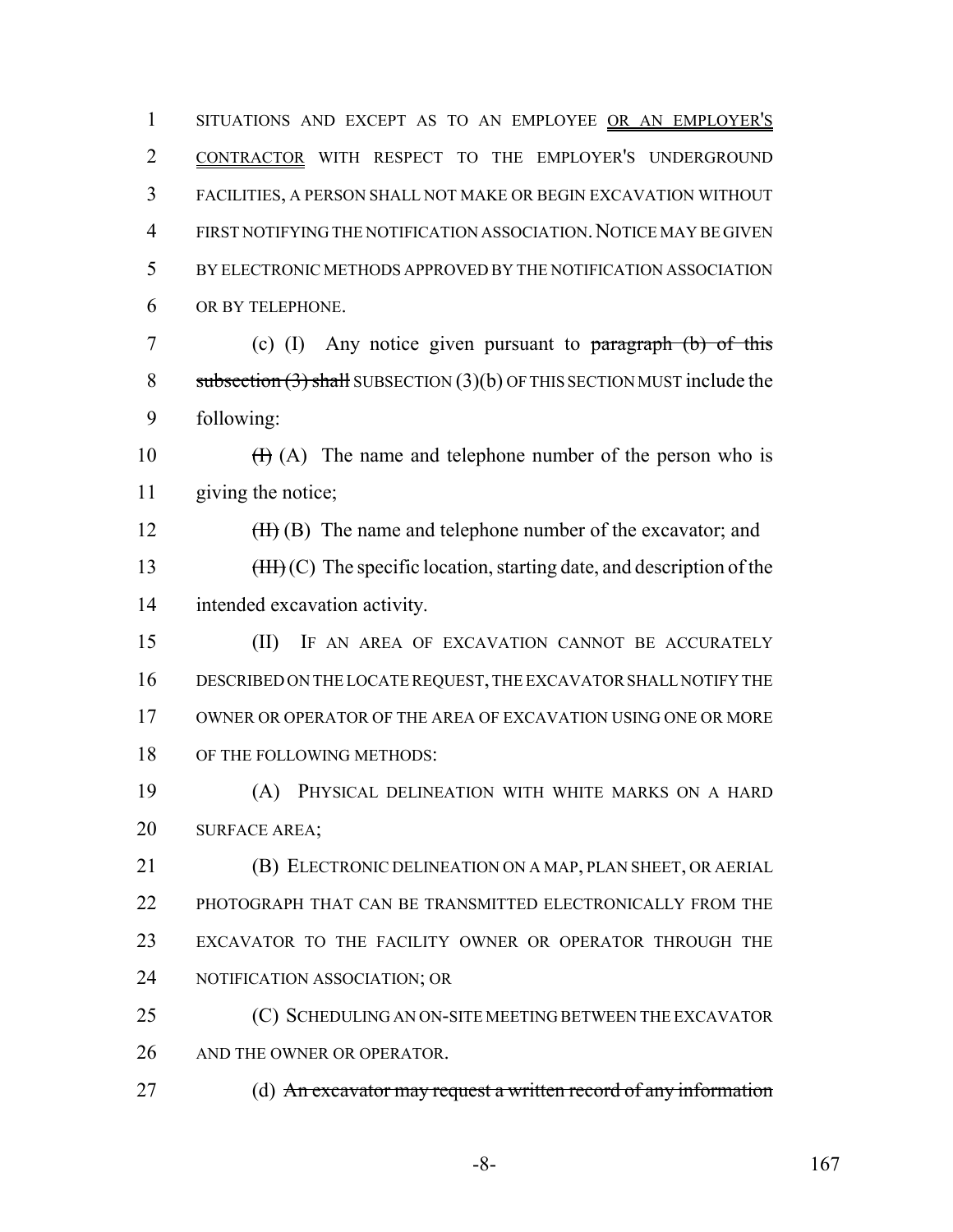from an owner or operator of an underground facility regarding the 2 location of specific underground facilities AN EXCAVATOR REQUIRING EXISTING MARKED UNDERGROUND FACILITIES TO BE EXPOSED MAY LIST A SINGLE SECONDARY EXCAVATOR ON ITS NOTICE TO THE NOTIFICATION ASSOCIATION AND EMPLOY THE SERVICES OF THE LISTED SECONDARY EXCAVATOR TO EXPOSE MARKED UNDERGROUND FACILITIES USING REASONABLE CARE TO NOT DAMAGE THE FACILITIES. THE SECONDARY EXCAVATOR MAY EXPOSE MARKED UNDERGROUND FACILITIES UNDER THE EXCAVATOR'S NOTICE TO THE NOTIFICATION ASSOCIATION ONLY IF THE EXCAVATOR HAS COMPLIED WITH THIS SUBSECTION (3).

 (4) (a) (I) Any owner or operator receiving notice pursuant to 12 subsection (3) of this section shall, at no cost to the excavator AND WITHIN TWO BUSINESS DAYS, NOT INCLUDING THE DAY OF ACTUAL NOTICE, use reasonable care to advise the excavator of the location, NUMBER, and size of any underground facilities in the proposed excavation area, INCLUDING LATERALS IN THE PUBLIC RIGHT-OF-WAY, by marking the location of the facilities with clearly identifiable markings within eighteen inches 18 horizontally from the exterior sides of any such THE facilities. Such THE markings shall MUST include the depth, if known, and shall be made 20 pursuant to the uniform color code as approved by the utility location and 21 coordinating council of the American Public Works Association. The MARKINGS MUST MEET THE MARKING STANDARDS AS ESTABLISHED BY THE 23 SAFETY COMMISSION PURSUANT TO SECTION 9-1.5-104.2 (1)(a)(I). THE 24 DOCUMENTATION REQUIRED BY THIS SUBSECTION  $(4)(a)(I)$  SHALL BE PROVIDED TO THE EXCAVATOR THROUGH THE NOTIFICATION ASSOCIATION AND MUST MEET OR EXCEED ANY QUALITY STANDARDS ESTABLISHED BY 27 THE SAFETY COMMISSION PURSUANT TO SECTION 9-1.5-104.2 (1)(a)(I). IN

-9- 167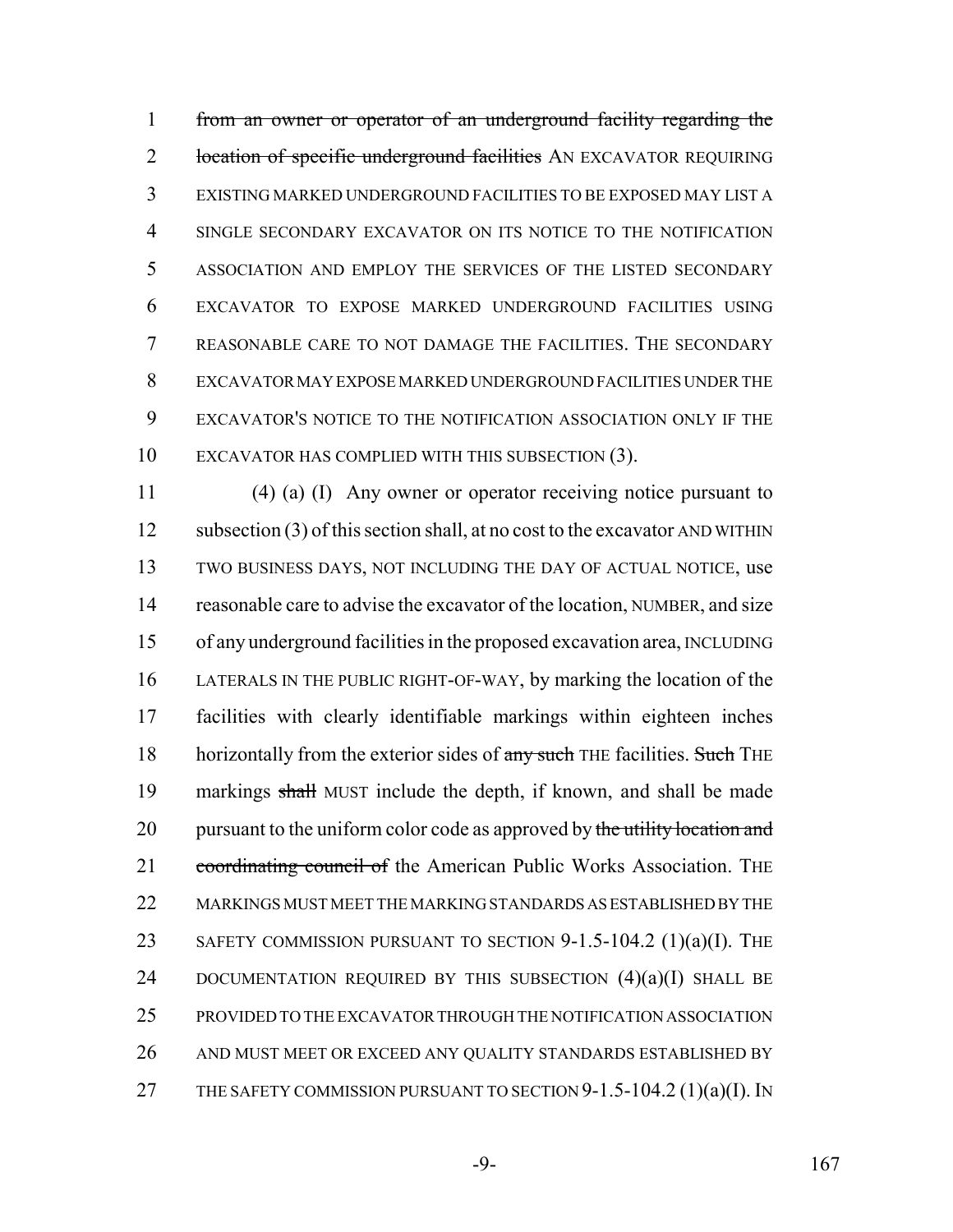ADDITION TO THE MARKINGS, THE OWNER OR OPERATOR SHALL PROVIDE 2 FOR EACH OF ITS UNDERGROUND FACILITIES:

 (A) DOCUMENTATION LISTING THE OWNER'S OR OPERATOR'S NAME AND THE SIZE AND TYPE OF EACH MARKED UNDERGROUND FACILITY; AND (B) DOCUMENTATION OF THE LOCATION OF THE UNDERGROUND FACILITIES IN THE FORM OF A DIGITAL SKETCH, A HAND-DRAWN SKETCH, OR A PHOTOGRAPH THAT INCLUDES A READILY IDENTIFIABLE LANDMARK, WHERE PRACTICABLE.

 (II) A SEWER SYSTEM OWNER OR OPERATOR SHALL PROVIDE ITS BEST AVAILABLE INFORMATION WHEN MARKING THE LOCATION OF SEWER LATERALS IN THE PUBLIC RIGHT-OF-WAY WITH CLEARLY IDENTIFIABLE MARKINGS. "BEST AVAILABLE INFORMATION" INCLUDES TAP MEASUREMENTS AND HISTORIC RECORDS.IF THE SEWER LATERAL CAN BE ELECTRONICALLY LOCATED, THE SEWER SYSTEM OWNER OR OPERATOR SHALL MARK AND DOCUMENT THE LOCATION OF THE SEWER LATERALS IN ACCORDANCE WITH THIS SUBSECTION (4)(a). IF A SEWER SYSTEM OWNER OR OPERATOR OF A SEWER LATERAL CANNOT ELECTRONICALLY LOCATE THE SEWER LATERAL, THE EXCAVATOR SHALL FIND THE SEWER LATERAL. (III) THE MARKING OF CUSTOMER-OWNED LATERALS IN THE PUBLIC RIGHT-OF-WAY IS FOR INFORMATIONAL PURPOSES ONLY, AND AN OWNER OR OPERATOR IS NOT LIABLE TO ANY PARTY FOR DAMAGES OR INJURIES RESULTING FROM DAMAGE DONE TO CUSTOMER-OWNED LATERALS.

23 (IV) In the event any IF A person is involved in excavating across a preexisting underground facility, the owner of such facility shall, upon a predetermined agreement at the request of the excavator or the owner, provide on-site assistance. Any owner or operator receiving notice concerning an excavator's intent to excavate shall use reasonable care to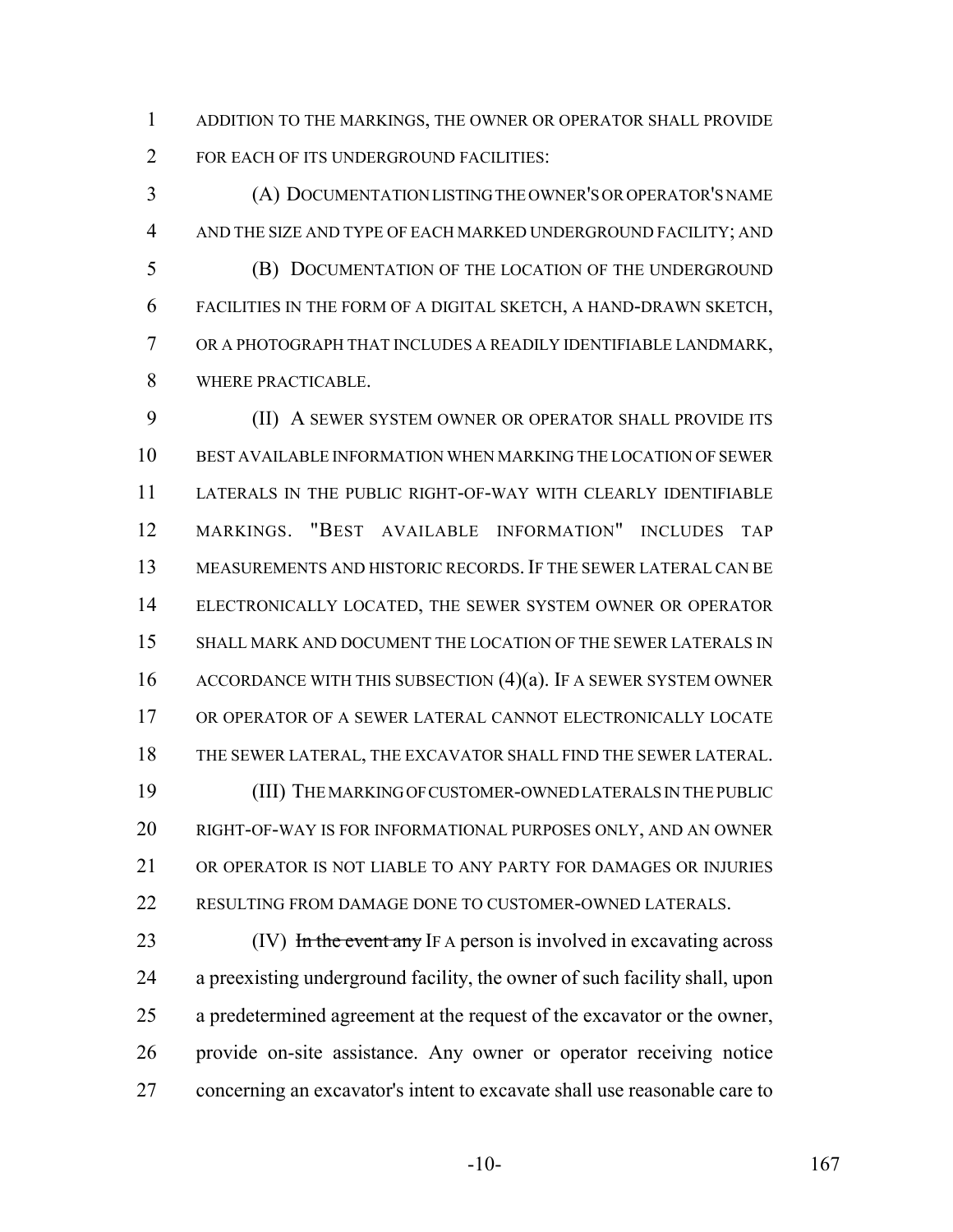advise the excavator of the absence of any underground facilities in the 2 proposed excavation area by communicating directly with the excavator and providing documentation thereof, if requested, or by clearly marking that no underground facilities exist in the proposed excavation area. 5 Owners and operators PROVIDING POSITIVE RESPONSE DOCUMENTATION TO THE EXCAVATOR THROUGH THE NOTIFICATION ASSOCIATION THAT NO UNDERGROUND FACILITIES EXIST IN THE PROPOSED EXCAVATION AREA.AN OWNER OR OPERATOR shall, within the time limits specified in subsection (6) of this section, provide to the excavator evidence, if any, of UNDERGROUND facilities abandoned after January 1, 2001, known to the owner or operator to be in the proposed excavation area.

 (b) The marking of underground facilities shall be considered valid so long as the markings are clearly visible, but not for more than 14 thirty calendar days FOLLOWING THE DUE DATE OF THE LOCATE REQUEST INITIATED PURSUANT TO SUBSECTION (3) OF THIS SECTION. If an excavation has not been completed within the thirty-day period, the 17 excavator shall notify the affected owner or operator and the notification association at least two business days, not including the day of actual 19 notice, before the end of such THE thirty-day period.

20 (c) (I) (A) When a person excavates within eighteen inches horizontally from the exterior sides of any MARKED underground facility, 22 such THE person shall USE NONDESTRUCTIVE MEANS OF EXCAVATION TO 23 IDENTIFY UNDERGROUND FACILITIES AND SHALL OTHERWISE exercise such 24 reasonable care as necessary to protect any underground facility in or near 25 the excavation area. It shall be the responsibility of WHEN UTILIZING TRENCHLESS EXCAVATION METHODS, THE EXCAVATOR SHALL EXPOSE UNDERGROUND FACILITIES AND VISUALLY OBSERVE THE SAFE CROSSING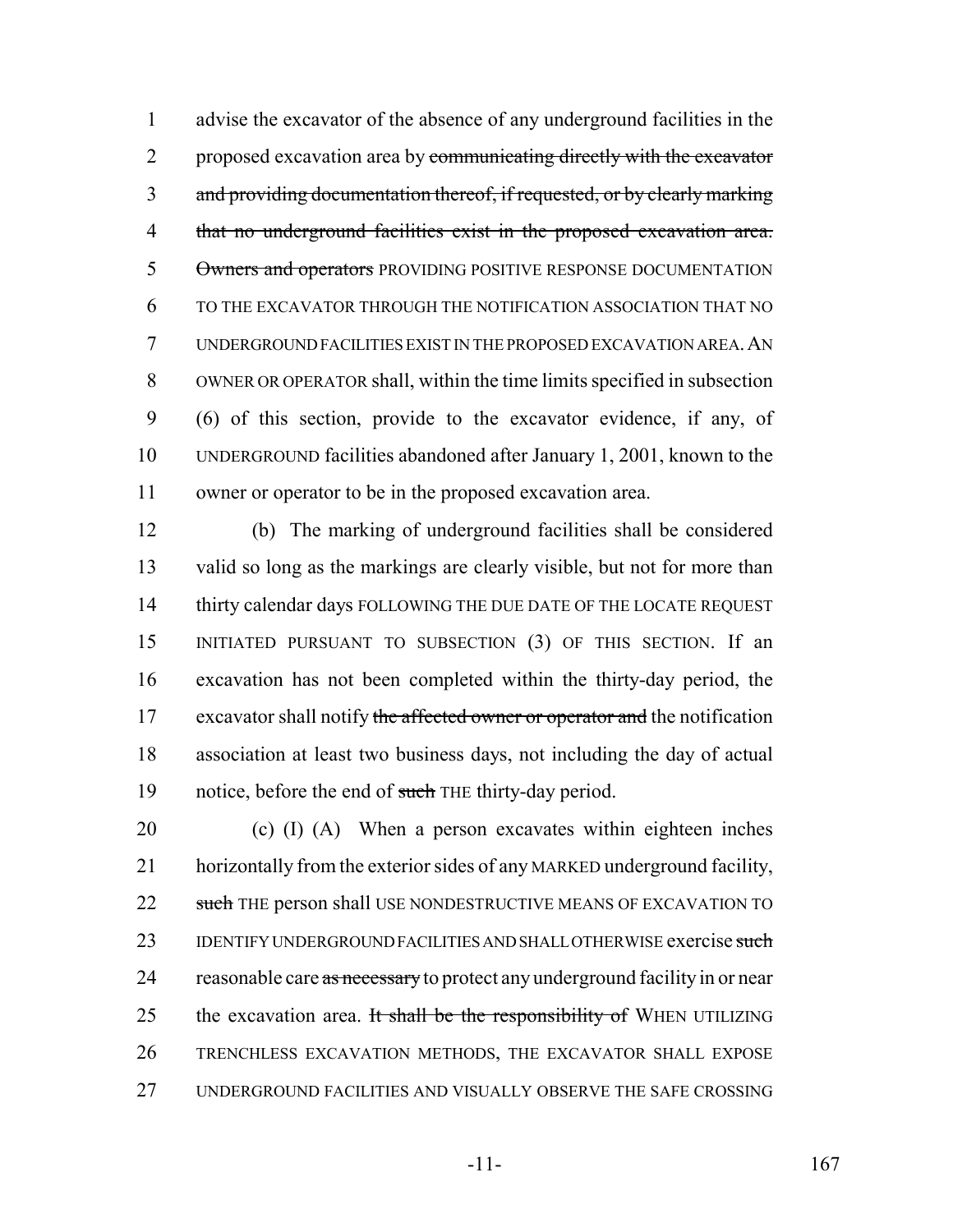OF MARKED UNDERGROUND FACILITIES WHEN REQUESTED TO DO SO BY THE UNDERGROUND FACILITY OWNER OR OPERATOR OR THE GOVERNMENT AGENCY THAT ISSUED A PERMIT FOR THE EXCAVATION.

 (B) The excavator to SHALL maintain adequate and accurate documentation, including but not limited to photographs, video, or sketches AND DOCUMENTATION OBTAINED THROUGH THE NOTIFICATION ASSOCIATION, at the excavation site on the location and identification OF ANY UNDERGROUND FACILITY AND SHALL MAINTAIN ADEQUATE MARKINGS of any underground facility throughout the excavation period. A PERSON SHALL NOT USE A SUBSURFACE UTILITY ENGINEERING NOTIFICATION FOR EXCAVATION PURPOSES.

 (II) (A) If the documentation OR MARKINGS maintained pursuant 13 to subparagraph (I) of this paragraph (c) becomes SUBSECTION  $(4)(c)(I)$  OF THIS SECTION BECOME lost or invalid, the excavator shall notify the notification association or the affected owner or operator THROUGH THE NOTIFICATION ASSOCIATION and request an immediate reverification of 17 the location of any underground facility. Upon receipt of such THE 18 notification, such THE affected owner or operator shall respond as quickly as is practicable. The excavator shall cease excavation activities at the affected location until the location of any underground facilities has been reverified.

 (B) If the documentation OR MARKINGS maintained pursuant to 23 subparagraph (I) of this paragraph (c) is SUBSECTION  $(4)(c)(I)$  OF THIS SECTION ARE determined to be inaccurate, the excavator shall immediately notify the affected owner or operator THROUGH THE NOTIFICATION ASSOCIATION and shall request an immediate reverification of the location 27 of any underground facility. Upon receipt of such THE notification, such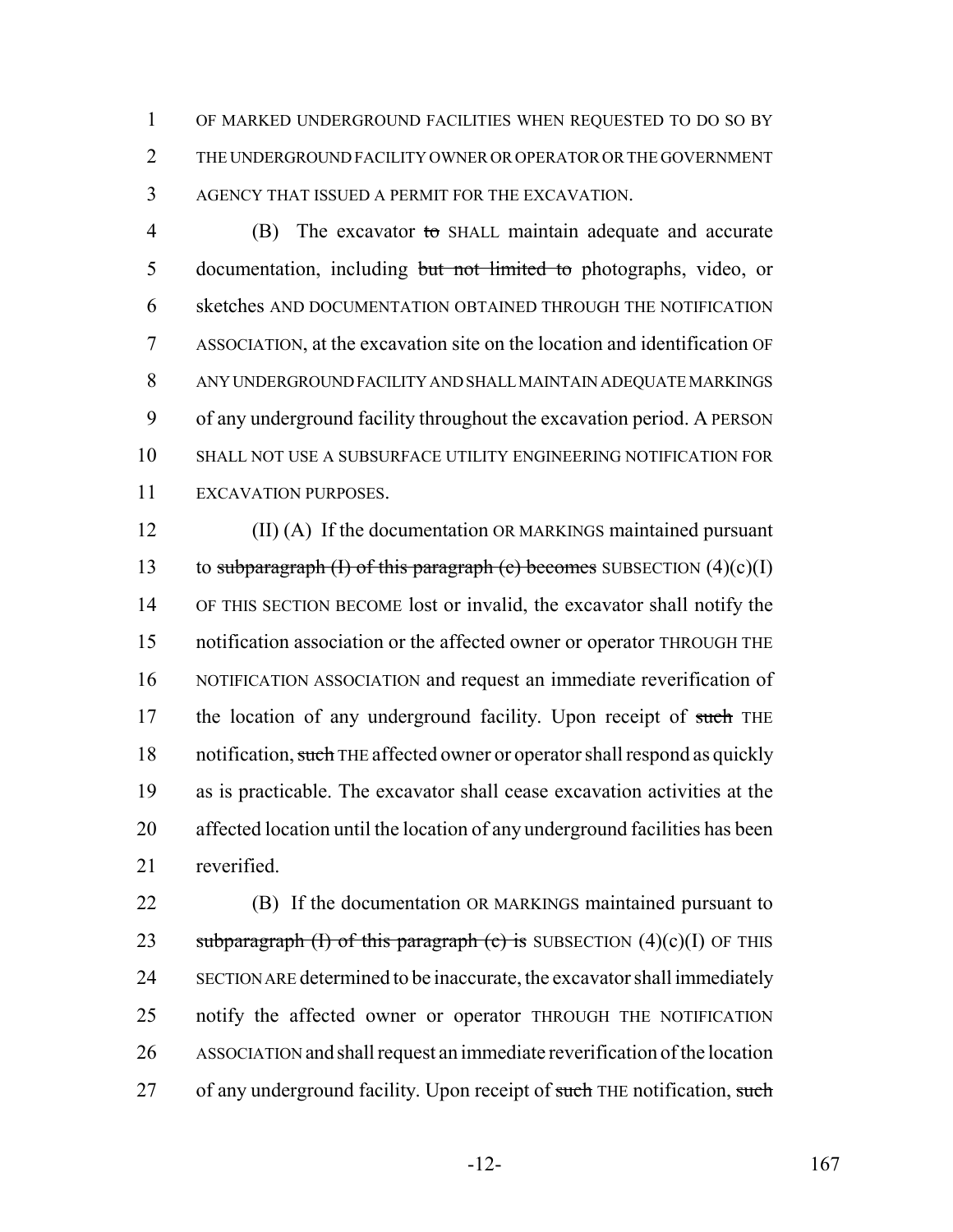THE affected owner or operator shall respond as quickly as practicable. 2 The excavator may continue excavation activity if such THE excavator exercises due caution and care to prevent damaging any underground facility.

 (6) If documentation OR MARKINGS requested and needed by an excavator pursuant to subsection (4) of this section is ARE not provided 7 by the owner or operator pursuant thereto within two business days, not including the day of actual notice, or such later time as agreed upon by the excavator and the owner or operator, or, if the documentation OR 10 MARKINGS provided fails FAIL to identify the location of the underground 11 facilities, the excavator shall immediately give notice  $\omega$  THROUGH the 12 notification association  $\sigma$  TO the owner or operator, and may proceed 13 WITH THE EXCAVATION, and shall IS not be liable for such damage except 14 upon proof of such THE excavator's lack of reasonable care.

 (6.5) IF POSITIVE RESPONSE REQUIRED PURSUANT TO SUBSECTION (4) OF THIS SECTION IS NOT PROVIDED BY THE OWNER OR OPERATOR WITHIN TWO BUSINESS DAYS, NOT INCLUDING THE DAY OF ACTUAL NOTICE, OR BY A LATER TIME AS OTHERWISE AGREED UPON IN WRITING, THE NOTIFICATION ASSOCIATION SHALL SEND AN ADDITIONAL RENOTIFICATION TO THAT OWNER OR OPERATOR. THE NOTIFICATION ASSOCIATION SHALL CONTINUE TO SEND OUT RENOTIFICATIONS DAILY UNTIL THE NOTIFICATION ASSOCIATION RECEIVES THE POSITIVE RESPONSE.

 $(7)(c)$  The notification association shall create and publicize to its members a reporting process, including the availability of electronic reporting and a threshold at which reporting is required, to compile the following information:

27 (V) The number of persons whose service may have been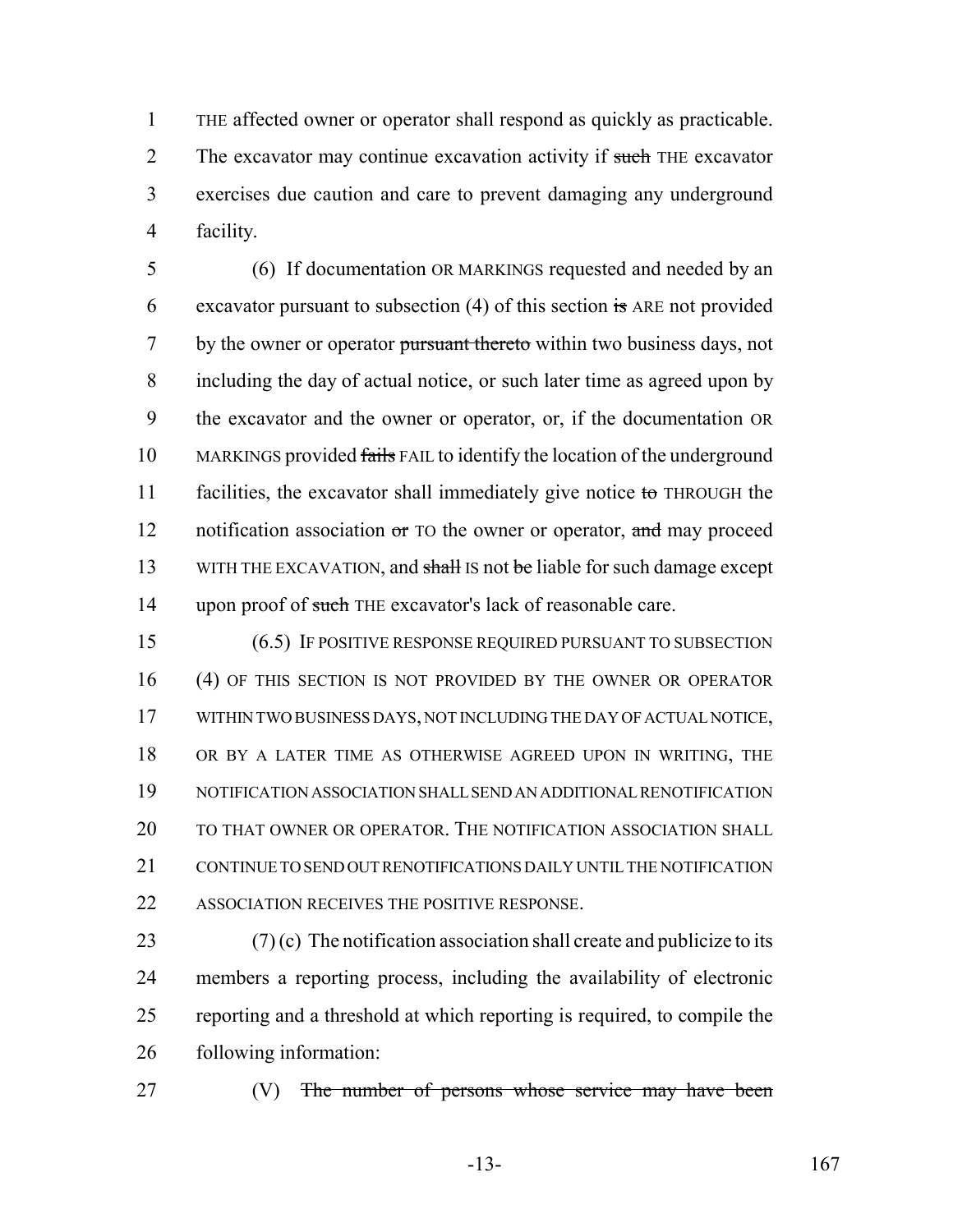interrupted;

 (e) (I) ON OR BEFORE JULY 1 OF EACH YEAR, THE NOTIFICATION ASSOCIATION SHALL PREPARE AND SUBMIT TO THE SAFETY COMMISSION AN ANNUAL REPORT FOR EACH OWNER OR OPERATOR SUMMARIZING THE FOLLOWING DATA FROM THE PRIOR CALENDAR YEAR:

 (A) THE NUMBER OF LOCATE REQUESTS SUBMITTED TO THE OWNER OR OPERATOR PURSUANT TO SUBSECTION (4) OF THIS SECTION;

 (B) THE NUMBER OF NOTICES SUBMITTED TO THE OWNER OR OPERATOR PURSUANT TO SUBSECTION (6) OF THIS SECTION;

 (C) THE PERCENTAGE OF LOCATE REQUESTS RESULTING IN NOTICES 11 SUBMITTED TO THE OWNER OR OPERATOR PURSUANT TO SUBSECTION (6) 12 OF THIS SECTION;

 (D) THE NUMBER OF RENOTIFICATIONS SUBMITTED TO THE OWNER 14 OR OPERATOR PURSUANT TO SUBSECTION  $(6.5)$  OF THIS SECTION; AND

 (E) THE PERCENTAGE OF LOCATE REQUESTS RESULTING IN RENOTIFICATIONS SUBMITTED TO THE OWNER OR OPERATOR PURSUANT TO 17 SUBSECTION (6.5) OF THIS SECTION.

**(II)** THE NOTIFICATION ASSOCIATION SHALL MAKE THE DATA IN THE ANNUAL REPORT ELECTRONICALLY ACCESSIBLE TO THE SAFETY COMMISSION FOR CUSTOMIZED REPORTS OR RESEARCH.

21 (9) IF DAMAGE RESULTS IN THE ESCAPE OF ANY NATURAL GAS OR OTHER GAS OR HAZARDOUS LIQUID, THE EXCAVATOR SHALL PROMPTLY 23 REPORT TO THE OWNER AND OPERATOR AND THE APPROPRIATE AUTHORITIES BY CALLING THE 911 EMERGENCY TELEPHONE NUMBER OR ANOTHER EMERGENCY TELEPHONE NUMBER. THE REPORTING IS IN 26 ADDITION TO ANY REPORTING REQUIRED TO BE MADE TO ANY STATE OR LOCAL AGENCY.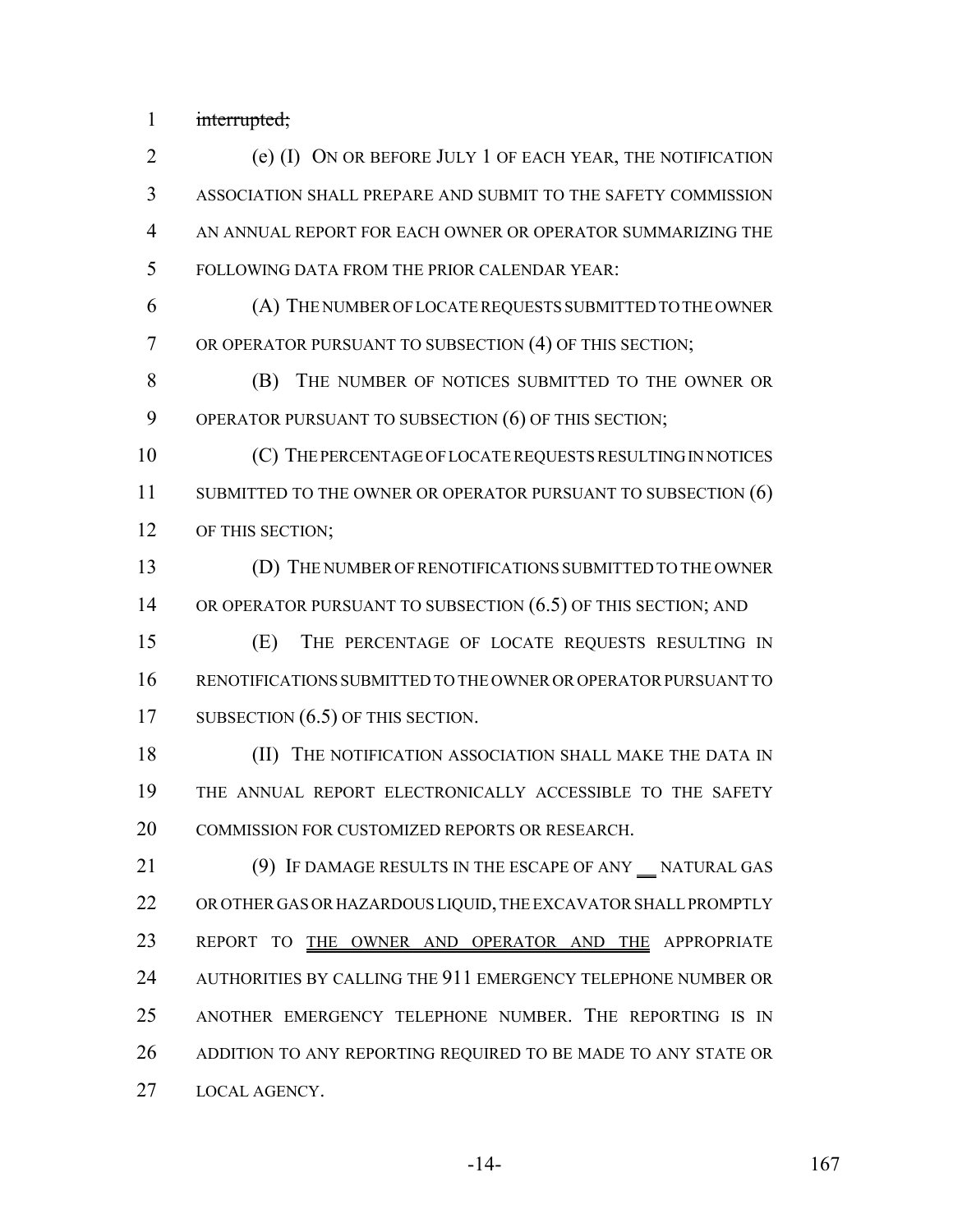(10) ALL NEW UNDERGROUND FACILITIES, INCLUDING LATERALS UP TO THE STRUCTURE OR BUILDING BEING SERVED, INSTALLED ON OR AFTER THE EFFECTIVE DATE OF THIS SUBSECTION (10) MUST BE ELECTRONICALLY LOCATABLE WHEN INSTALLED.

 (11) NOTHING IN THIS ARTICLE 1.5 AFFECTS OR IMPAIRS ANY LOCAL ORDINANCES OR OTHER PROVISIONS OF LAW REQUIRING PERMITS TO BE OBTAINED BEFORE AN EXCAVATION. A PERMIT ISSUED BY A GOVERNMENT AGENCY DOES NOT RELIEVE AN EXCAVATOR FROM 9 COMPLYING WITH THIS ARTICLE 1.5.

 (12) THE NOTIFICATION ASSOCIATION SHALL COLLECT A FEE IN AN AMOUNT SPECIFIED BY THE SAFETY COMMISSION BY RULE TO APPROXIMATE ITS DIRECT AND INDIRECT COSTS IN ADMINISTERING THIS ARTICLE 1.5 FOR EACH NOTIFICATION TO THE NOTIFICATION ASSOCIATION MADE PURSUANT TO SUBSECTION (2.4) OR (3) OF THIS SECTION. THE NOTIFICATION ASSOCIATION SHALL TRANSMIT THE MONEY TO THE STATE TREASURER, WHO SHALL CREDIT IT TO THE SAFETY COMMISSION FUND CREATED IN SECTION 9-1.5-104.8.

 **SECTION 3.** In Colorado Revised Statutes, **add** 9-1.5-104.2, 9-1.5-104.4, 9-1.5-104.7, and 9-1.5-104.8 as follows:

 **9-1.5-104.2. Underground damage prevention safety commission - creation - review of violations - enforcement - rules.** 22 (1) (a) THERE IS HEREBY CREATED THE UNDERGROUND DAMAGE PREVENTION SAFETY COMMISSION IN THE DEPARTMENT OF LABOR AND EMPLOYMENT. THE SAFETY COMMISSION IS TRANSFERRED TO THE DEPARTMENT BY A **TYPE 1** TRANSFER AS THAT TERM IS DEFINED IN SECTION 24-1-105. THE SAFETY COMMISSION SHALL:

**(I) ADVISE THE NOTIFICATION ASSOCIATION AND OTHER STATE** 

-15- 167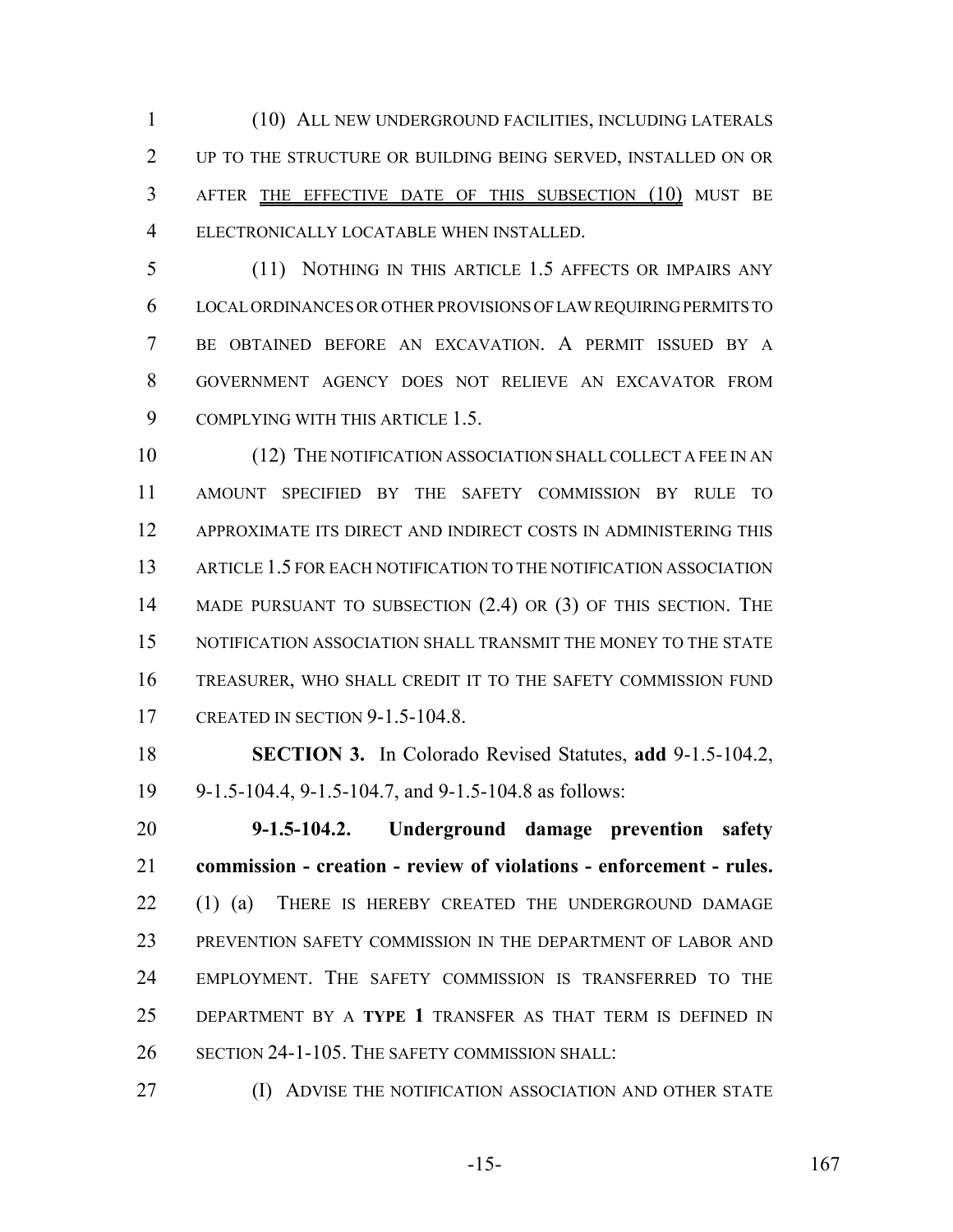AGENCIES, THE GENERAL ASSEMBLY, AND LOCAL GOVERNMENTS ON:

 (A) BEST PRACTICES AND TRAINING TO PREVENT DAMAGE TO UNDERGROUND UTILITIES; AND

 (B) POLICIES TO ENHANCE PUBLIC SAFETY, INCLUDING THE ESTABLISHMENT AND PERIODIC UPDATING OF INDUSTRY BEST STANDARDS, INCLUDING MARKING AND DOCUMENTATION BEST PRACTICES AND TECHNOLOGY ADVANCEMENTS; AND

 (II) REVIEW COMPLAINTS ALLEGING VIOLATIONS OF THIS ARTICLE 1.5 INVOLVING PRACTICES RELATED TO UNDERGROUND FACILITIES AND ORDER APPROPRIATE REMEDIAL ACTION OR PENALTIES.

 (b) THE SAFETY COMMISSION AND THE NOTIFICATION ASSOCIATION SHALL ENTER INTO A MEMORANDUM OF UNDERSTANDING TO FACILITATE IMPLEMENTATION AND ADMINISTRATION OF THIS SECTION AND SECTIONS 9-1.5-104.4, 9-1.5-104.7, AND 9-1.5-104.8.

 (c) NOTWITHSTANDING THE POWERS AND DUTIES ASSIGNED TO THE SAFETY COMMISSION, THIS SECTION AND SECTION 9-1.5-104.4 DO NOT APPLY TO A HOME RULE COUNTY, CITY AND COUNTY, OR MUNICIPALITY, AND NOTHING IN THIS ARTICLE 1.5 AUTHORIZES THE SAFETY COMMISSION 19 TO IMPOSE A \_\_\_\_ PENALTY ON OR ENFORCE A RECOMMENDATION OR REMEDIAL ACTION REGARDING AN ALLEGED VIOLATION OF THIS ARTICLE 21 1.5 AGAINST A HOME RULE COUNTY, CITY AND COUNTY, OR MUNICIPALITY; EXCEPT THAT:

23 (I) THE SAFETY COMMISSION SHALL:

 (A) INFORM A HOME RULE COUNTY, CITY AND COUNTY, OR 25 MUNICIPALITY OF AN ALLEGED VIOLATION OF THIS ARTICLE 1.5; AND (B) AT THE REQUEST OF THE APPLICABLE HOME RULE COUNTY,

CITY AND COUNTY, OR MUNICIPALITY, SUGGEST CORRECTIVE ACTION; AND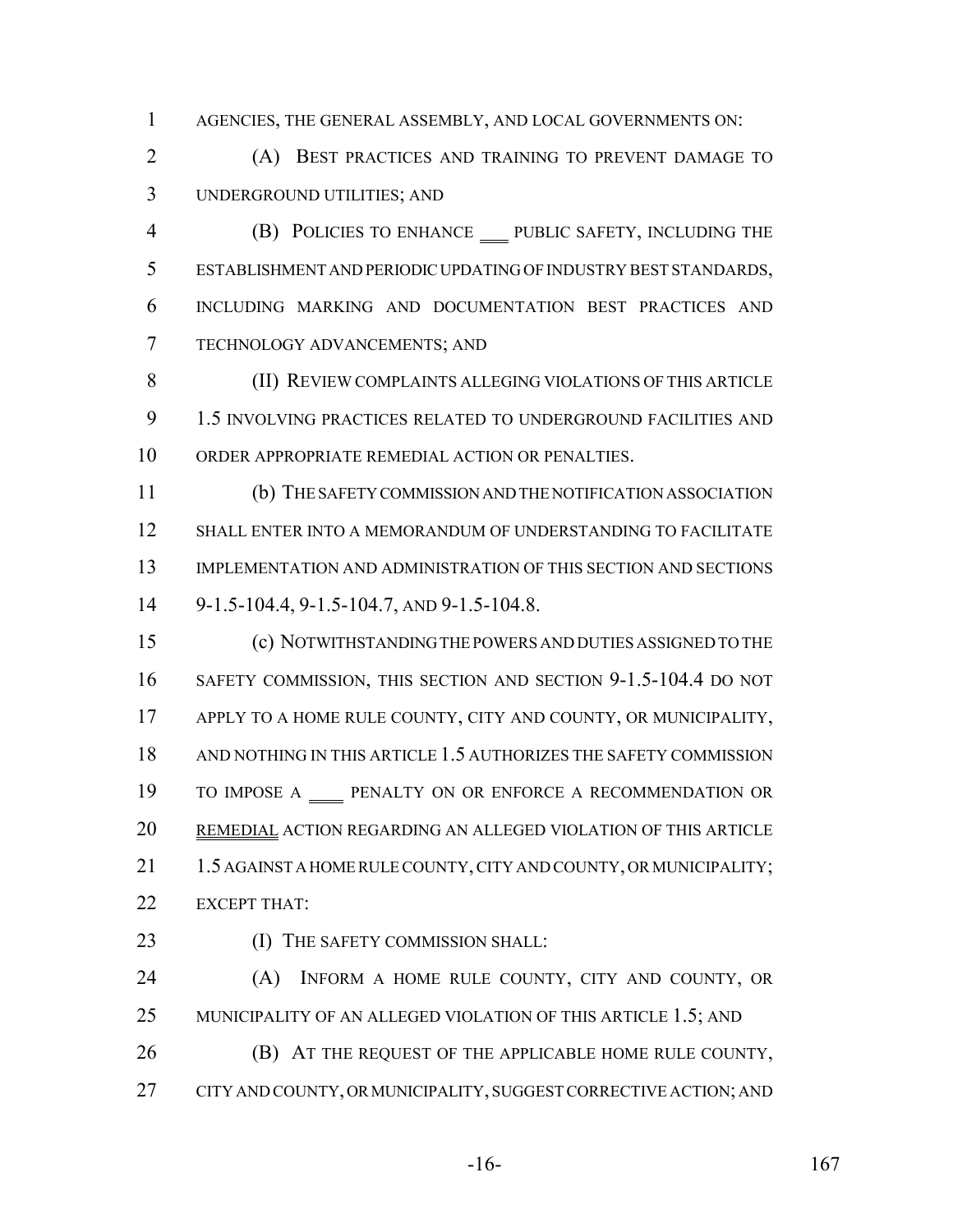| $\mathbf{1}$   | (II) NOTHING IN THIS SUBSECTION $(1)(c)$ PROHIBITS A HOME RULE   |
|----------------|------------------------------------------------------------------|
| $\overline{2}$ | COUNTY, CITY AND COUNTY, OR MUNICIPALITY FROM PARTICIPATING IN   |
| 3              | PROCEEDINGS OF THE SAFETY COMMISSION.                            |
| $\overline{4}$ | (d) THE GOVERNING BODY OF A HOME RULE COUNTY, CITY AND           |
| 5              | COUNTY, OR MUNICIPALITY SHALL ADOPT BY RESOLUTION, ORDINANCE, OR |
| 6              | OTHER OFFICIAL ACTION EITHER:                                    |
| $\overline{7}$ | (I) ITS OWN DAMAGE PREVENTION SAFETY PROGRAM SIMILAR TO          |
| 8              | THAT ESTABLISHED PURSUANT TO THIS ARTICLE 1.5; OR                |
| 9              | (II) A WAIVER THAT DELEGATES ITS DAMAGE PREVENTION SAFETY        |
| 10             | PROGRAM TO THE SAFETY COMMISSION.                                |
| 11             | (2) (a) THE GOVERNOR SHALL APPOINT THE FOLLOWING FIFTEEN         |
| 12             | MEMBERS OF THE SAFETY COMMISSION, TAKING INTO CONSIDERATION      |
| 13             | NOMINATIONS MADE PURSUANT TO THIS SUBSECTION (2)(a), SUBJECT TO  |
| 14             | <b>CONSENT BY THE SENATE:</b>                                    |
| 15             | (I) ONE INDIVIDUAL NOMINATED BY COLORADO COUNTIES, INC.,         |
| 16             | TO REPRESENT COUNTIES;                                           |
| 17             | (II) ONE INDIVIDUAL NOMINATED BY THE COLORADO MUNICIPAL          |
| 18             | <b>LEAGUE TO REPRESENT MUNICIPALITIES:</b>                       |
| 19             | (III) ONE INDIVIDUAL NOMINATED BY THE SPECIAL DISTRICT           |
| 20             | <b>ASSOCIATION OF COLORADO TO REPRESENT SPECIAL DISTRICTS;</b>   |
| 21             | (IV) ONE INDIVIDUAL NOMINATED BY COLORADO'S ENERGY               |
| 22             | <b>INDUSTRY TO REPRESENT ENERGY PRODUCERS:</b>                   |
| 23             | ONE INDIVIDUAL NOMINATED BY THE COLORADO                         |
| 24             | <u>CONTRACTORS ASSOCIATION TO REPRESENT CONTRACTORS;</u>         |
| 25             | (VI) TWO INDIVIDUALS NOMINATED BY THE EXCAVATOR MEMBERS          |
| 26             | OF THE NOTIFICATION ASSOCIATION TO REPRESENT EXCAVATORS;         |
| 27             | (VII) ONE INDIVIDUAL NOMINATED BY THE AMERICAN COUNCIL           |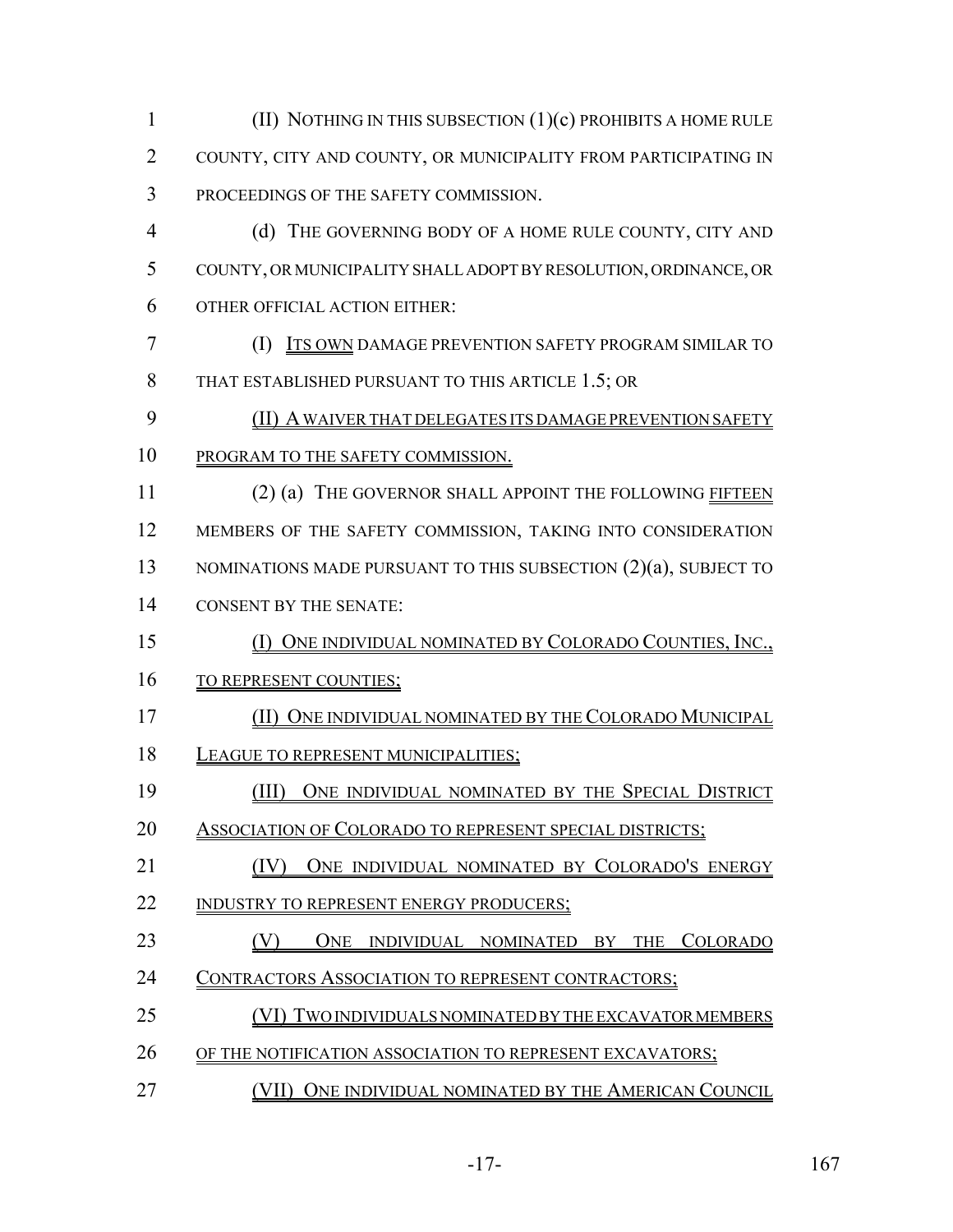| 1              | OF ENGINEERING COMPANIES OF COLORADO TO REPRESENT ENGINEERS;                      |  |  |  |  |  |  |
|----------------|-----------------------------------------------------------------------------------|--|--|--|--|--|--|
| $\overline{2}$ | (VIII)<br>ONE INDIVIDUAL NOMINATED BY INVESTOR-OWNER                              |  |  |  |  |  |  |
| 3              | UTILITIES TO REPRESENT INVESTOR-OWNER UTILITIES;                                  |  |  |  |  |  |  |
| $\overline{4}$ | (IX) ONE INDIVIDUAL NOMINATED BY THE COLORADO RURAL                               |  |  |  |  |  |  |
| 5              | ELECTRIC ASSOCIATION TO REPRESENT RURAL ELECTRIC COOPERATIVES;                    |  |  |  |  |  |  |
| 6              | ONE INDIVIDUAL NOMINATED BY THE COLORADO PIPELINE<br>(X)                          |  |  |  |  |  |  |
| 7              | ASSOCIATION TO REPRESENT PIPELINE COMPANIES;                                      |  |  |  |  |  |  |
| 8              | (XI)<br>ONE INDIVIDUAL NOMINATED BY THE COLORADO                                  |  |  |  |  |  |  |
| 9              | TELECOMMUNICATIONS ASSOCIATION TO REPRESENT                                       |  |  |  |  |  |  |
| 10             | TELECOMMUNICATIONS COMPANIES;                                                     |  |  |  |  |  |  |
| 11             | (XII) ONE INDIVIDUAL NOMINATED BY THE COLORADO WATER                              |  |  |  |  |  |  |
| 12             | UTILITY COUNCIL TO REPRESENT WATER UTILITIES;                                     |  |  |  |  |  |  |
| 13             | (XIII)<br>ONE INDIVIDUAL NOMINATED BY THE DEPARTMENT OF                           |  |  |  |  |  |  |
| 14             | TRANSPORTATION TO REPRESENT TRANSPORTATION; AND                                   |  |  |  |  |  |  |
| 15             | (XIV) ONE INDIVIDUAL NOMINATED BY THE CHIEF EXECUTIVE                             |  |  |  |  |  |  |
| 16             | OFFICER OF THE NOTIFICATION ASSOCIATION.                                          |  |  |  |  |  |  |
| 17             | (b)<br>THE GOVERNOR SHALL MAKE INITIAL APPOINTMENTS BY                            |  |  |  |  |  |  |
| 18             | JANUARY 1, 2019. THE MEMBERS' TERMS OF OFFICE ARE THREE YEARS;                    |  |  |  |  |  |  |
| 19             | EXCEPT THAT THE INITIAL TERM OF ONE OF THE MEMBERS APPOINTED                      |  |  |  |  |  |  |
| 20             | <b>PURSUANT TO:</b>                                                               |  |  |  |  |  |  |
| 21             | SUBSECTIONS $(2)(a)(I)$ TO $(2)(a)(V)$ OF THIS SECTION IS ONE                     |  |  |  |  |  |  |
| 22             | YEAR; AND                                                                         |  |  |  |  |  |  |
| 23             | SUBSECTIONS $(2)(a)(VI)$ TO $(2)(a)(X)$ OF THIS SECTION IS TWO                    |  |  |  |  |  |  |
| 24             | YEARS.                                                                            |  |  |  |  |  |  |
| 25             | (c)<br>WITHIN SIX MONTHS AFTER ITS CREATION, THE SAFETY                           |  |  |  |  |  |  |
| 26             | COMMISSION SHALL ADOPT BYLAWS AND<br><b>PROVIDE</b><br><b>FOR</b><br><b>THOSE</b> |  |  |  |  |  |  |
| 27             | ORGANIZATIONAL PROCESSES THAT ARE NECESSARY TO COMPLETE THE                       |  |  |  |  |  |  |

-18- 167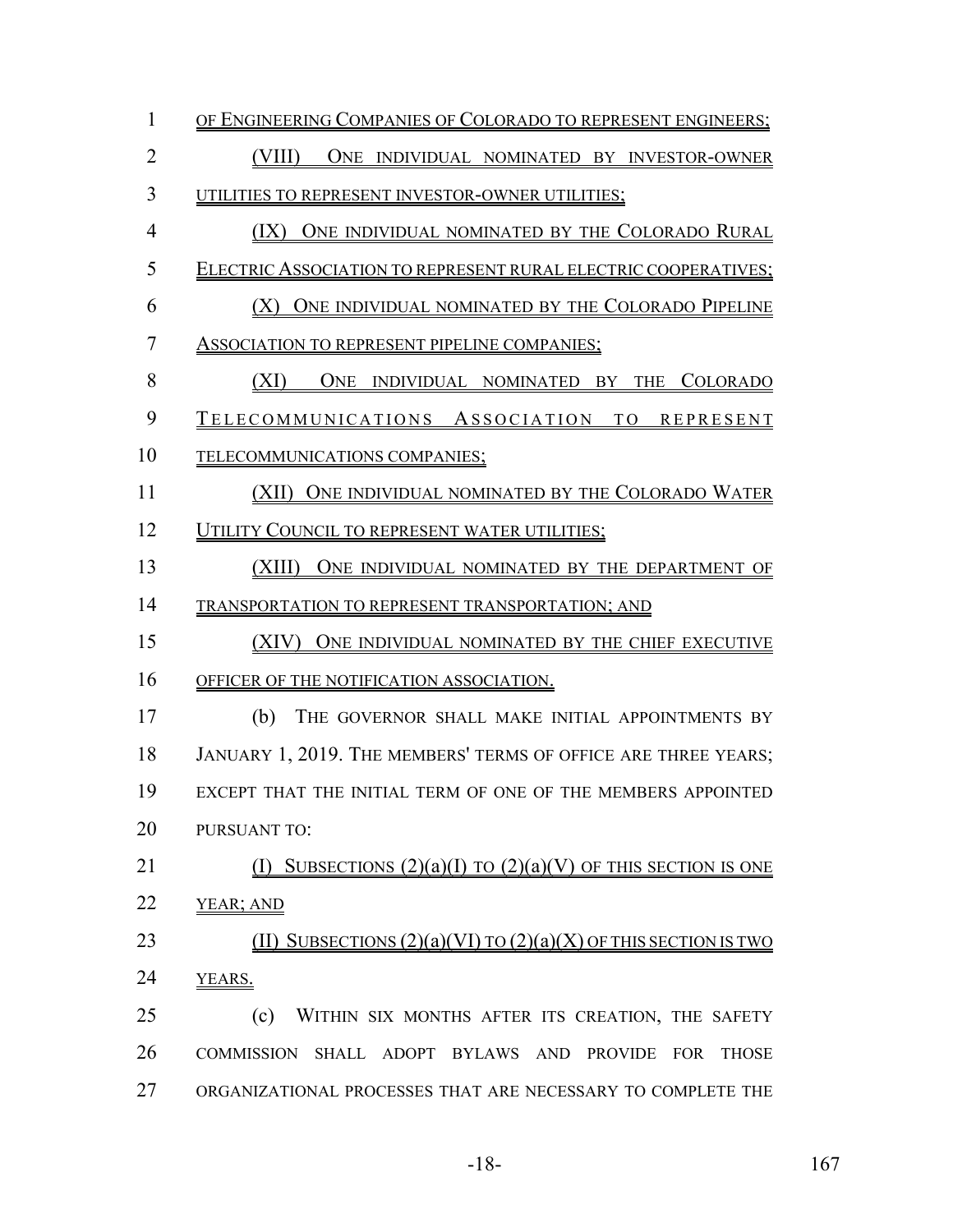SAFETY COMMISSION'S TASKS.

2 (d) THE SAFETY COMMISSION MAY PROMULGATE RULES TO IMPLEMENT THIS ARTICLE 1.5 AND MAY REVISE THE RULES AS NEEDED.

 (3) THE SAFETY COMMISSION SHALL MEET AT LEAST ONCE EVERY THREE MONTHS. THE SAFETY COMMISSION SHALL OPERATE INDEPENDENTLY OF THE NOTIFICATION ASSOCIATION; HOWEVER, THE NOTIFICATION ASSOCIATION AND THE DEPARTMENT OF LABOR AND EMPLOYMENT SHALL PROVIDE ADMINISTRATIVE SUPPORT TO THE SAFETY COMMISSION IN PERFORMING ITS DUTIES AS OUTLINED IN THIS SECTION.

 (4) THE SAFETY COMMISSION MAY REVIEW COMPLAINTS OF ALLEGED VIOLATIONS OF THIS ARTICLE 1.5. ANY PERSON MAY BRING A COMPLAINT TO THE SAFETY COMMISSION REGARDING AN ALLEGED VIOLATION.

 (5) TO REVIEW A COMPLAINT OF AN ALLEGED VIOLATION, THE SAFETY COMMISSION SHALL APPOINT AT LEAST THREE AND NOT MORE THAN FIVE OF ITS MEMBERS AS A REVIEW COMMITTEE. THE REVIEW COMMITTEE MUST INCLUDE THE SAME NUMBER OF MEMBERS REPRESENTING EXCAVATORS AND OWNERS OR OPERATORS AND AT LEAST ONE MEMBER THAT DOES NOT REPRESENT EXCAVATORS OR OWNERS OR OPERATORS. A SAFETY COMMISSION MEMBER WHO HAS A CONFLICT OF INTEREST WITH REGARD TO A PARTICULAR MATTER SHALL RECUSE HIMSELF OR HERSELF FROM SERVING ON A REVIEW COMMITTEE WITH 23 REGARD TO THAT MATTER.

24 (6) (a) BEFORE REVIEWING A COMPLAINT, THE REVIEW COMMITTEE SHALL NOTIFY THE PERSON MAKING THE COMPLAINT AND THE ALLEGED VIOLATOR OF ITS INTENT TO REVIEW THE COMPLAINT AND OF THE OPPORTUNITY FOR BOTH PARTIES TO PARTICIPATE. THE NOTIFICATION

 $-19-$  167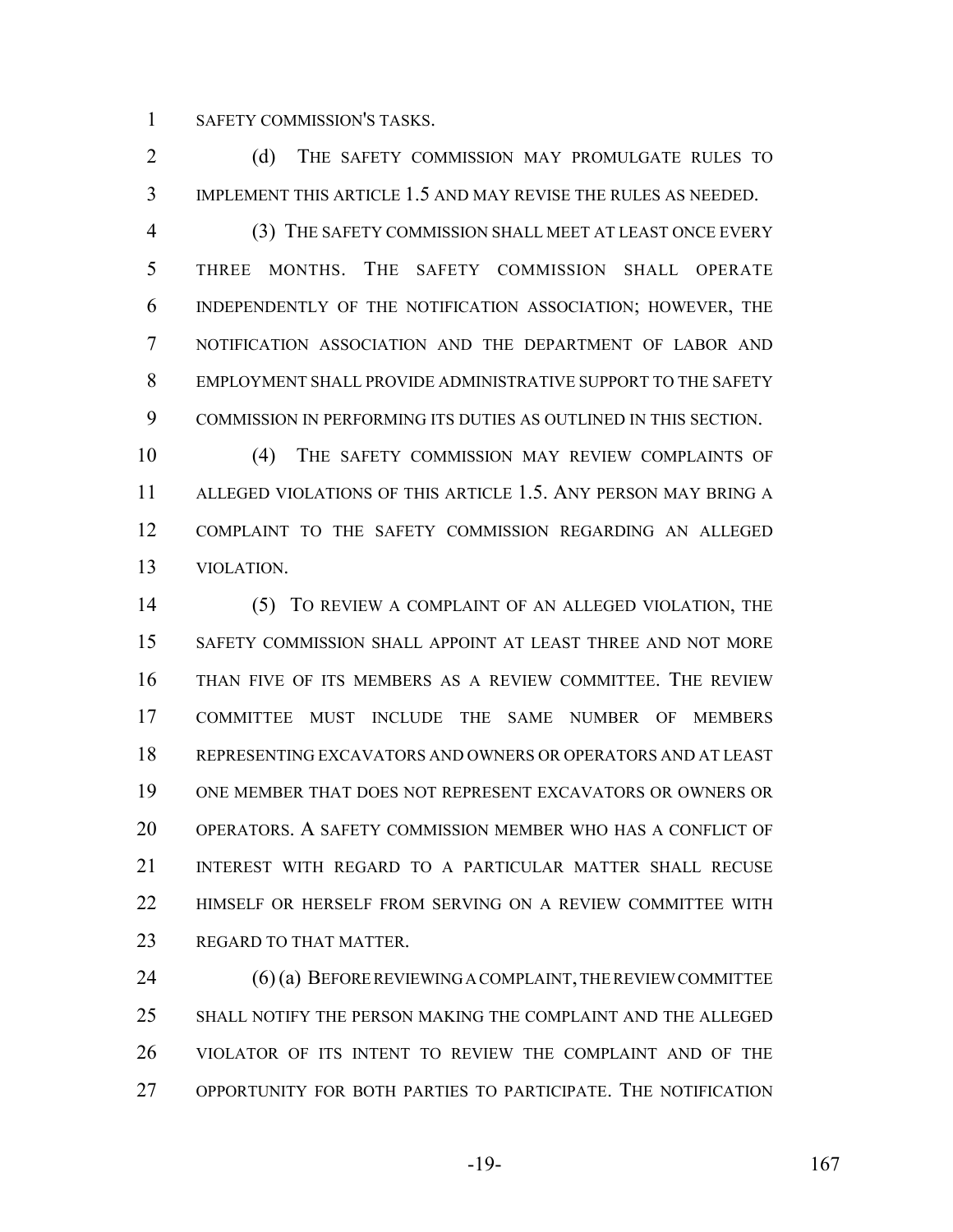MUST INCLUDE THE HEARING DATE FOR THE COMPLAINT, WHICH MUST BE 2 SCHEDULED FOR A DATE WITHIN NINETY DAYS AFTER THE DATE ON WHICH THE SAFETY COMMISSION RECEIVED THE COMPLAINT, AND A STATEMENT THAT THE PARTIES MAY SUBMIT WRITTEN OR ORAL COMMENTS AT THE HEARING. THE HEARING DATE CAN BE POSTPONED BY MUTUAL AGREEMENT OF THE PARTIES TO A DATE THAT IS ACCEPTABLE TO THE REVIEW COMMITTEE. THE COMPLAINING PARTY MAY VOLUNTARILY WITHDRAW THE COMPLAINT PRIOR TO A HEARING BY THE REVIEW COMMITTEE. THE SAFETY COMMISSION SHALL PROMULGATE RULES GOVERNING THE CONDUCT OF HEARINGS UNDER THIS SECTION.

 (b) THE REVIEW COMMITTEE SHALL DETERMINE WHETHER A VIOLATION OF THE LAW HAS OCCURRED AND, IF APPROPRIATE, RECOMMEND REMEDIAL ACTION CONSISTENT WITH THE GUIDANCE DEVELOPED PURSUANT TO SECTION 9-1.5-104.4(2).A RECOMMENDATION OF REMEDIAL ACTION THAT INCLUDES A FINE REQUIRES A UNANIMOUS VOTE OF THE REVIEW COMMITTEE. WITHIN SEVEN BUSINESS DAYS AFTER THE COMPLETION OF THE HEARING, THE REVIEW COMMITTEE SHALL PROVIDE TO THE SAFETY COMMISSION IN WRITING A REPORT OF ITS FINDINGS OF FACTS, ITS DETERMINATION OF WHETHER A VIOLATION OF THE LAW HAS OCCURRED, AND ANY RECOMMENDATION OF REMEDIAL ACTION OR PENALTY.

22 (7) THE SAFETY COMMISSION IS BOUND BY THE REVIEW COMMITTEE'S FINDINGS OF FACT AND DECISION, BUT THE SAFETY COMMISSION MAY ADJUST THE REVIEW COMMITTEE'S RECOMMENDATION OF REMEDIAL ACTION OR PENALTY IF AN ADJUSTMENT IS SUPPORTED BY AT 26 LEAST NINE MEMBERS OF THE SAFETY COMMISSION. WITHIN TEN BUSINESS DAYS AFTER THE SAFETY COMMISSION MEETING TO REVIEW THE FINDINGS

-20- 167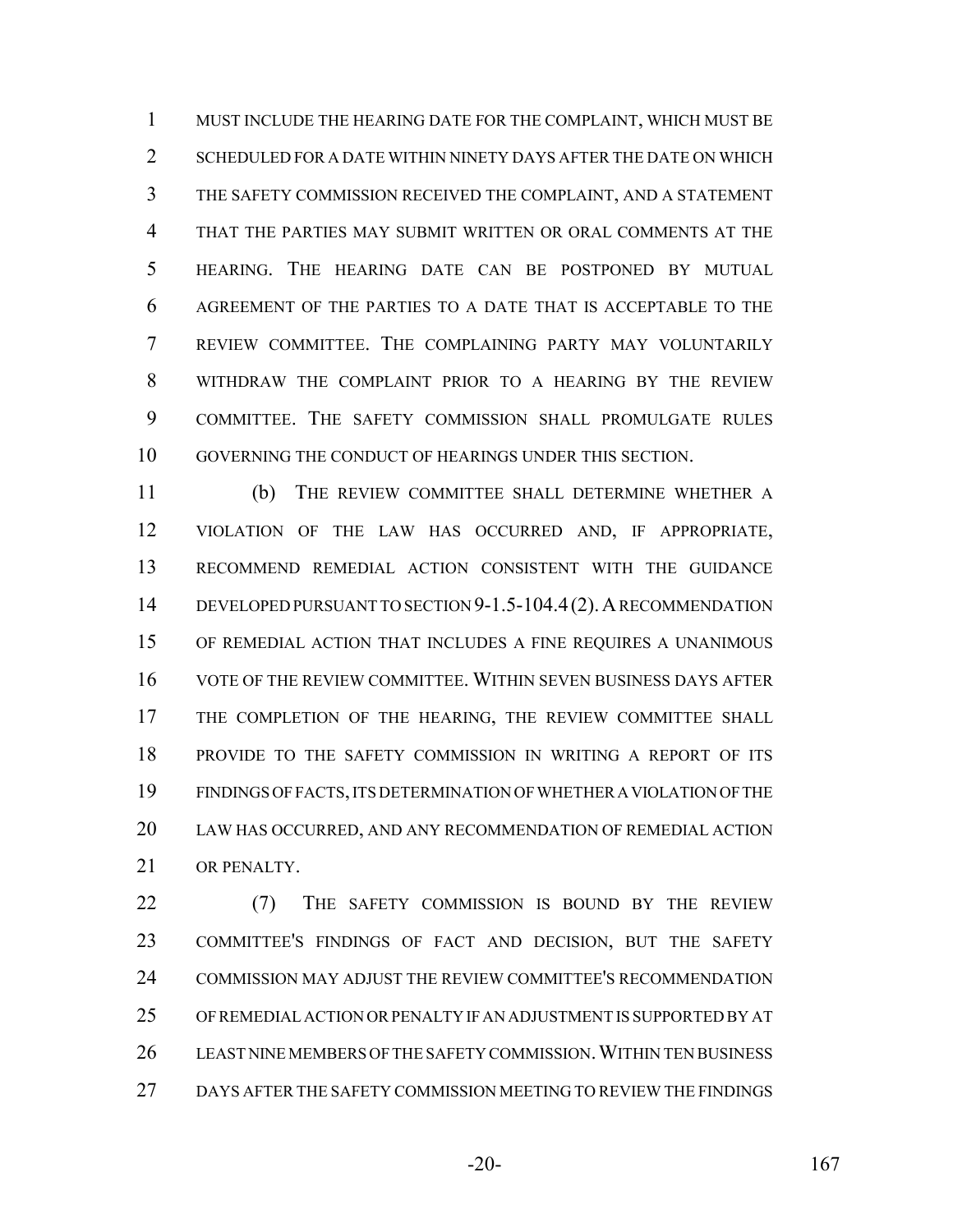AND RECOMMENDATIONS OF THE REVIEW COMMITTEE, THE SAFETY COMMISSION SHALL PROVIDE IN WRITING TO THE PERSON MAKING THE COMPLAINT AND THE ALLEGED VIOLATOR A SUMMARY OF THE REVIEW COMMITTEE'S FINDINGS AND THE SAFETY COMMISSION'S FINAL DETERMINATION WITH RESPECT TO ANY REQUIRED REMEDIAL ACTION OR PENALTY. THE DECISION OF THE SAFETY COMMISSION IS FINAL AGENCY ACTION SUBJECT TO REVIEW BY THE DISTRICT COURT PURSUANT TO **SECTION 24-4-106.** 

 (8) IF A DECISION BY THE SAFETY COMMISSION INVOLVES A FINE AUTHORIZED BY SECTION 9-1.5-104.4, THE SAFETY COMMISSION SHALL INVOICE FOR AND COLLECT THE FINE INDICATING THAT A VIOLATION OF THIS ARTICLE 1.5 HAS BEEN COMMITTED BY A PERSON OR INVOLVING THE UNDERGROUND FACILITIES OF A PERSON. THE SAFETY COMMISSION MAY ENFORCE THE FINE ASSESSED UNDER THIS ARTICLE 1.5 AS PROVIDED IN SECTION 24-30-202.4.

 (9) (a) IF A PERSON DOES NOT COMPLY WITH THE SAFETY COMMISSION'S DECISION, THE SAFETY COMMISSION, REPRESENTED BY THE ATTORNEY GENERAL, MAY ENFORCE THIS ARTICLE 1.5 BY BRINGING AN 19 ACTION IN THE DENVER DISTRICT COURT. IN AN ACTION BROUGHT BY THE SAFETY COMMISSION PURSUANT TO THIS SECTION, THE COURT MAY AWARD THE SAFETY COMMISSION ALL COSTS OF INVESTIGATION AND TRIAL, 22 INCLUDING REASONABLE ATTORNEY FEES FIXED BY THE COURT.

 (b) ANY COSTS INCURRED BY THE SAFETY COMMISSION AS A RESULT OF ADMINISTERING THIS ARTICLE 1.5, INCLUDING LEGAL SERVICES, SHALL BE PAID FROM THE SAFETY COMMISSION FUND CREATED IN SECTION 9-1.5-104.8.ANY COSTS AND FEES AWARDED BY THE COURT PURSUANT TO 27 THIS SUBSECTION (9) SHALL BE DEPOSITED IN THE SAFETY COMMISSION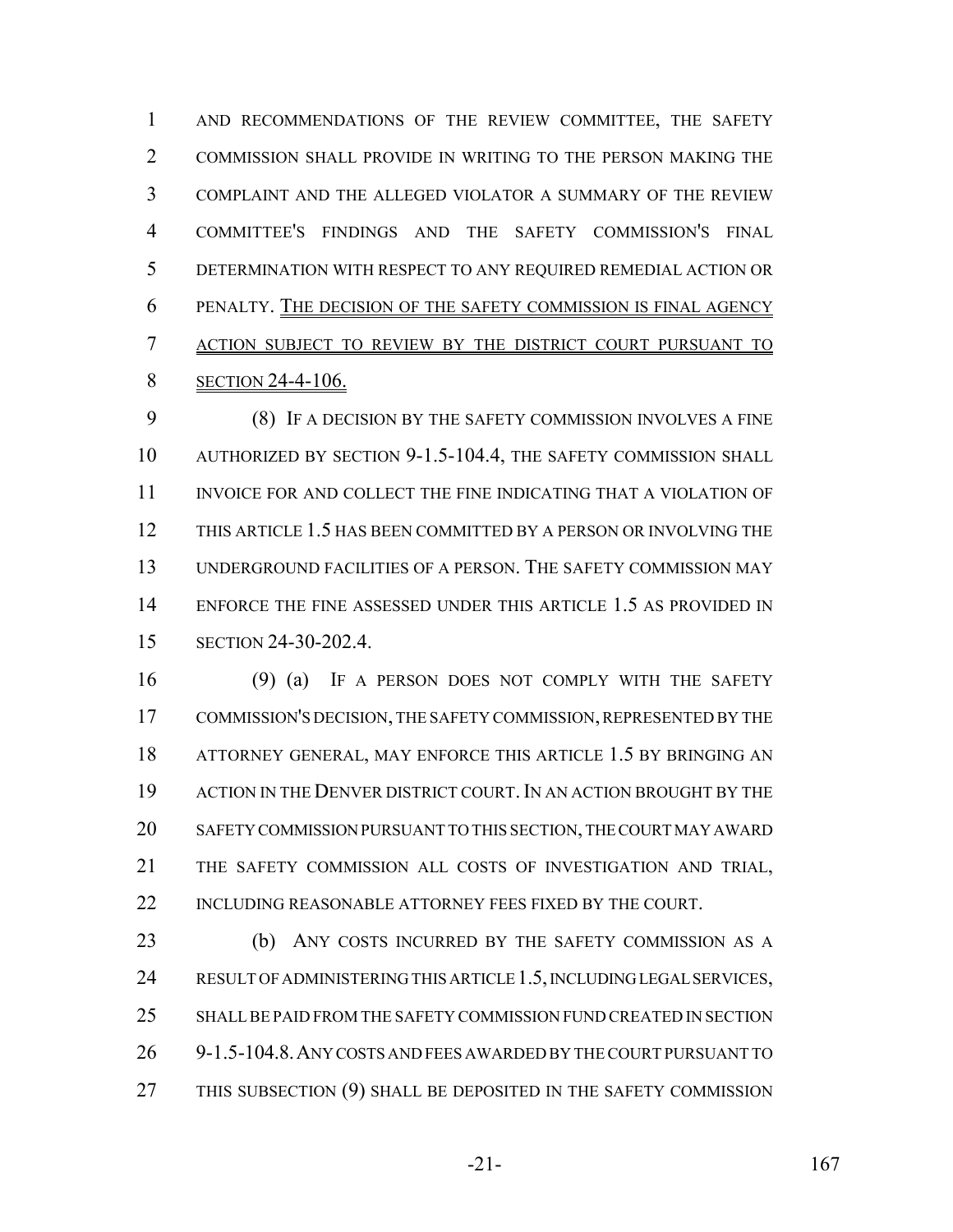1 FUND CREATED IN SECTION 9-1.5-104.8.

 **9-1.5-104.4. Penalties - guidance.** (1) A PERSON WHO VIOLATES THIS ARTICLE 1.5 IS SUBJECT TO A FINE OF NOT MORE THAN FIVE THOUSAND DOLLARS FOR AN INITIAL VIOLATION AND NOT MORE THAN SEVENTY-FIVE THOUSAND DOLLARS FOR EACH SUBSEQUENT VIOLATION WITHIN A TWELVE-MONTH PERIOD.

 (2) IN THE PERFORMANCE OF ITS DUTIES REGARDING ANY COMPLAINT, THE SAFETY COMMISSION IS ENCOURAGED TO CONSIDER TRAINING, SUPPORT SERVICES, OR OTHER REMEDIATION MEASURES THAT WILL IMPROVE THE BEHAVIOR OF THE PARTY AND FURTHER THE GOALS OF THIS ARTICLE 1.5 TO ENSURE THE SAFETY OF ALL PARTICIPANTS AND COLORADANS. THE SAFETY COMMISSION SHALL DEVELOP GUIDANCE FOR THE RECOMMENDATION OF REMEDIAL ACTIONS THAT ARE CONSISTENT WITH THE FOLLOWING PRINCIPLES:

 (a) GUIDANCE SHALL BE DEVELOPED TO HELP THE REVIEW COMMITTEE IN DETERMINING WHETHER AN ALLEGED VIOLATION SHOULD 18 BE CLASSIFIED AS A MINOR, MODERATE, OR MAJOR VIOLATION;

 (b) ALTERNATIVES TO FINES MAY BE CONSIDERED, ESPECIALLY FOR A PARTY THAT THE SAFETY COMMISSION HAS NOT FOUND TO BE RESPONSIBLE FOR A VIOLATION IN THE PREVIOUS TWELVE MONTHS; AND 22 (c) IN CONSIDERING THE APPROPRIATE REMEDIAL ACTION, THE SAFETY COMMISSION MAY CONSIDER THE NUMBER OF VIOLATIONS 24 RELATIVE TO THE NUMBER OF NOTIFICATIONS RECEIVED. (3) THE MAXIMUM FINES FOR THE THREE DIFFERENT

CLASSIFICATIONS OF VIOLATIONS ARE AS FOLLOWS:

**NUMBER OF VIOLATIONS WITHIN THE PREVIOUS TWELVE MONTHS**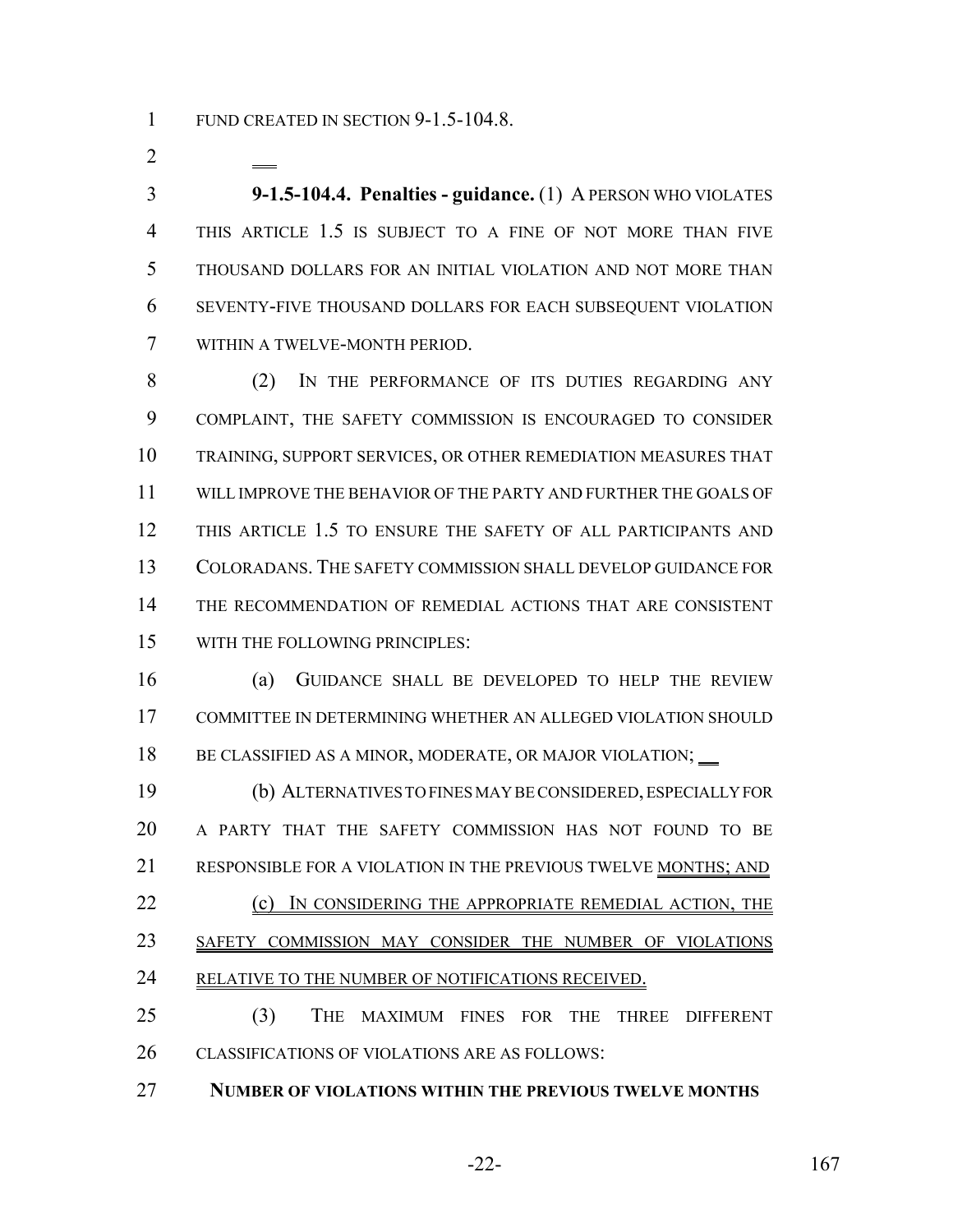|                |                  | <b>ONE</b> | Two      | <b>THREE</b> | <b>FOUR</b> |
|----------------|------------------|------------|----------|--------------|-------------|
| 2              | <b>MINOR</b>     | \$250      | \$500    | \$1,000      | \$5,000     |
|                | MODERATE \$1,000 |            | \$2,500  | \$5,000      | \$25,000    |
| $\overline{A}$ | <b>MAJOR</b>     | \$5,000    | \$25,000 | \$50,000     | \$75,000    |

 **9-1.5-104.7. Damage prevention fund.** (1) THE DAMAGE PREVENTION FUND, REFERRED TO IN THIS SECTION AS THE "FUND", IS HEREBY CREATED IN THE STATE TREASURY. THE FUND CONSISTS OF:

 (a) ALL RECEIPTS FROM MONEY DIRECTED BY LAW TO BE 9 DEPOSITED TO THE FUND;

 (b) ALL FINES COLLECTED PURSUANT TO SECTION 9-1.5-104.4; AND (c) ANY OTHER MONEY THAT THE GENERAL ASSEMBLY MAY 12 APPROPRIATE OR TRANSFER TO THE FUND.

 (2) THE STATE TREASURER SHALL CREDIT ALL INTEREST AND INCOME DERIVED FROM THE DEPOSIT AND INVESTMENT OF MONEY IN THE FUND TO THE FUND.

 (3) ONLY THE SAFETY COMMISSION MAY AUTHORIZE EXPENDITURES FROM THE FUND. SUBJECT TO ANNUAL APPROPRIATION BY THE GENERAL ASSEMBLY, THE SAFETY COMMISSION MAY USE MONEY DEPOSITED IN THE FUND ONLY TO:

 (a) DEVELOP AND DISSEMINATE EDUCATIONAL PROGRAMMING DESIGNED TO IMPROVE WORKER AND PUBLIC SAFETY RELATING TO EXCAVATION AND UNDERGROUND FACILITIES; AND

 (b) PROVIDE GRANTS TO PERSONS WHO HAVE DEVELOPED EDUCATIONAL PROGRAMMING THAT THE NOTIFICATION ASSOCIATION AND THE SAFETY COMMISSION DEEM APPROPRIATE FOR IMPROVING WORKER AND PUBLIC SAFETY RELATING TO EXCAVATION AND UNDERGROUND FACILITIES.

-23- 167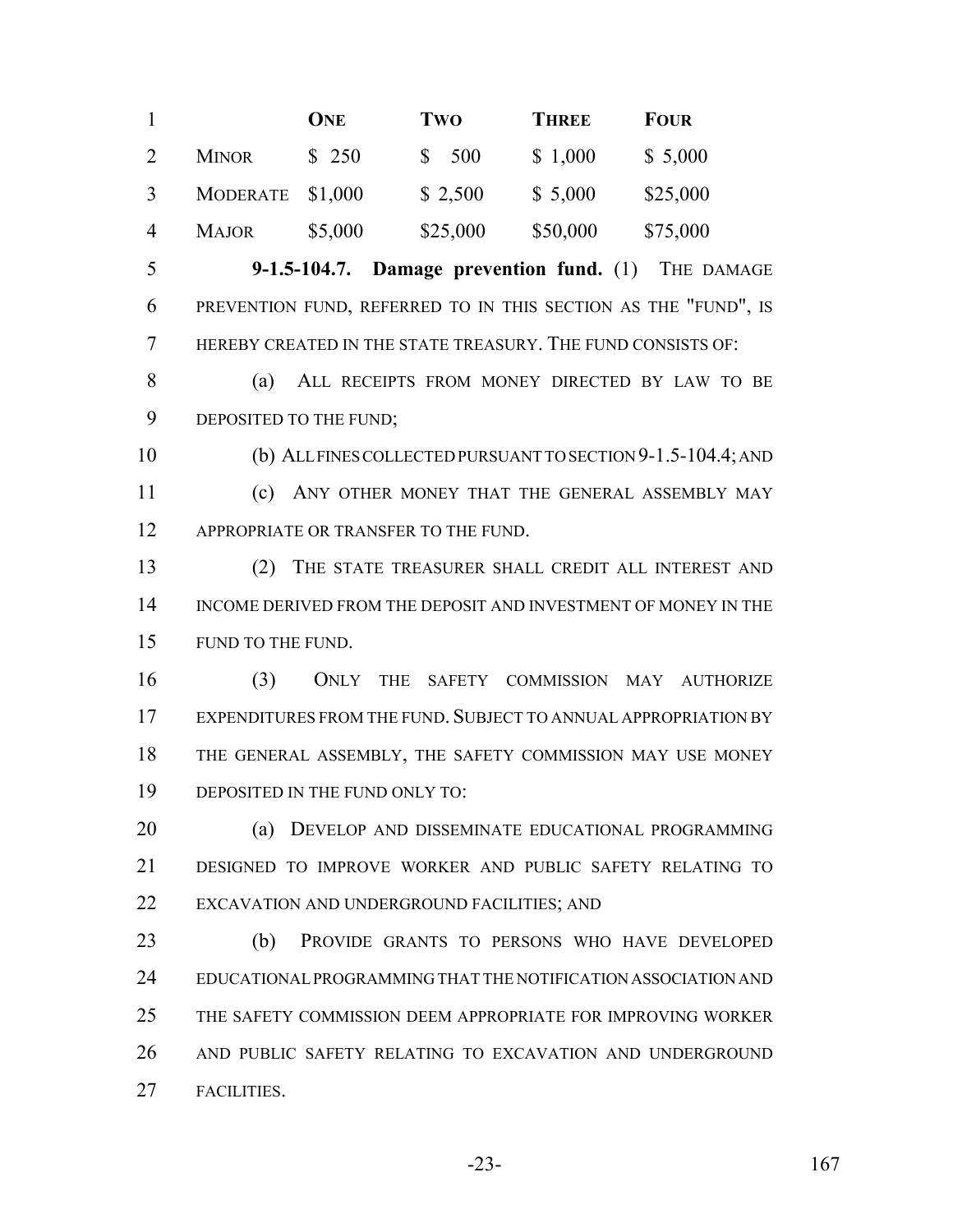**9-1.5-104.8. Safety commission fund.** (1) THE SAFETY COMMISSION FUND, REFERRED TO IN THIS SECTION AS THE "FUND", IS HEREBY CREATED IN THE STATE TREASURY. THE FUND CONSISTS OF:

 (a) ALL RECEIPTS FROM MONEY DIRECTED BY LAW TO BE DEPOSITED TO THE FUND, INCLUDING COSTS AND FEES AWARDED BY A 6 COURT PURSUANT TO SECTION  $9-1.5-104.2$  (9)(b);

 (b) ALL FEES COLLECTED PURSUANT TO SECTION 9-1.5-103 (12); AND

 (c) ANY OTHER MONEY THAT THE GENERAL ASSEMBLY MAY APPROPRIATE OR TRANSFER TO THE FUND.

 (2) THE STATE TREASURER SHALL CREDIT ALL INTEREST AND INCOME DERIVED FROM THE DEPOSIT AND INVESTMENT OF MONEY IN THE FUND TO THE FUND.

 (3) ONLY THE SAFETY COMMISSION MAY AUTHORIZE EXPENDITURES FROM THE FUND. SUBJECT TO ANNUAL APPROPRIATION BY THE GENERAL ASSEMBLY, THE SAFETY COMMISSION MAY USE MONEY DEPOSITED IN THE FUND ONLY TO PAY FOR ITS EXPENSES IN ADMINISTERING THIS ARTICLE 1.5.

 **SECTION 4.** In Colorado Revised Statutes, **amend** 9-1.5-104.3 as follows:

 **9-1.5-104.3. Alternative dispute resolution.** The notification association shall create a voluntary alternative dispute resolution program in consultation with its members and all affected parties. The alternative 24 dispute resolution program shall MUST be available to all owners or operators, excavators, and other interested parties regarding disputes 26 arising from damage to underground facilities, including, but not limited to, any cost or damage incurred by the owner or operator or the excavator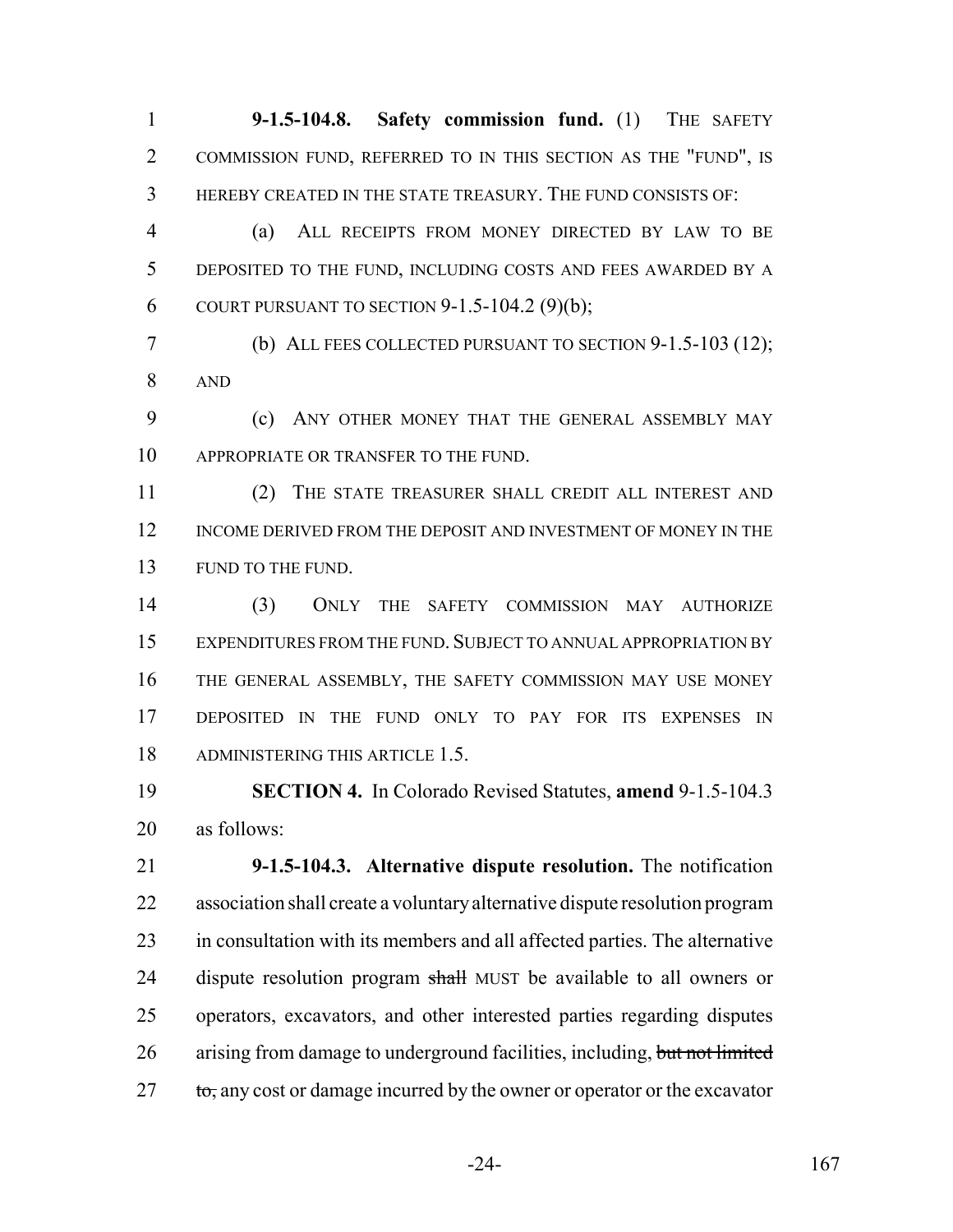as a result of any delay in the excavation project while the underground facility is restored, repaired, or replaced, exclusive of civil penalties set forth in AND FINES ASSESSED PURSUANT TO section 9-1.5-104.5 OR *9-1.5-104.4*, that cannot be resolved through consultation and negotiation. 5 The alternative dispute resolution program shall MUST include mediation, arbitration, or other appropriate processes of dispute resolution. The issue of liability and amount of damages under Colorado law may be decided by an appointed arbitrator or by the parties in mediation. Nothing in this 9 section shall be construed to change CHANGES the basis for civil liability for damages.

11 **SECTION 5.** In Colorado Revised Statutes, 9-1.5-105, **amend** 12 (1), (2) introductory portion, (3), (4), and (6); **repeal** (2.3); and **add** (2.1) 13 and  $(2.4)$  as follows:

14 **9-1.5-105. Notification association - structure and funding** 15 **requirements - duties of owners and operators - report - repeal.** 16 (1) There is hereby created a nonprofit corporation in the state of 17 Colorado, referred to in this article ARTICLE 1.5 as the "notification" 18 association", which shall consist CONSISTS of all owners or operators of 19 underground facilities. All such owners and operators shall join the 20 notification association and shall participate in a statewide program which 21 THAT utilizes a single, toll-free telephone number which NUMBER (811) 22 THAT excavators can use to notify the notification association of pending 23 excavation plans. Upon its organization and incorporation, the association 24 shall file a letter to such effect with the public utilities commission so that 25 the commission may refer inquiries arising under this article to an 26 appropriate person.

27 (2) All underground facility owners and operators except the

-25- 167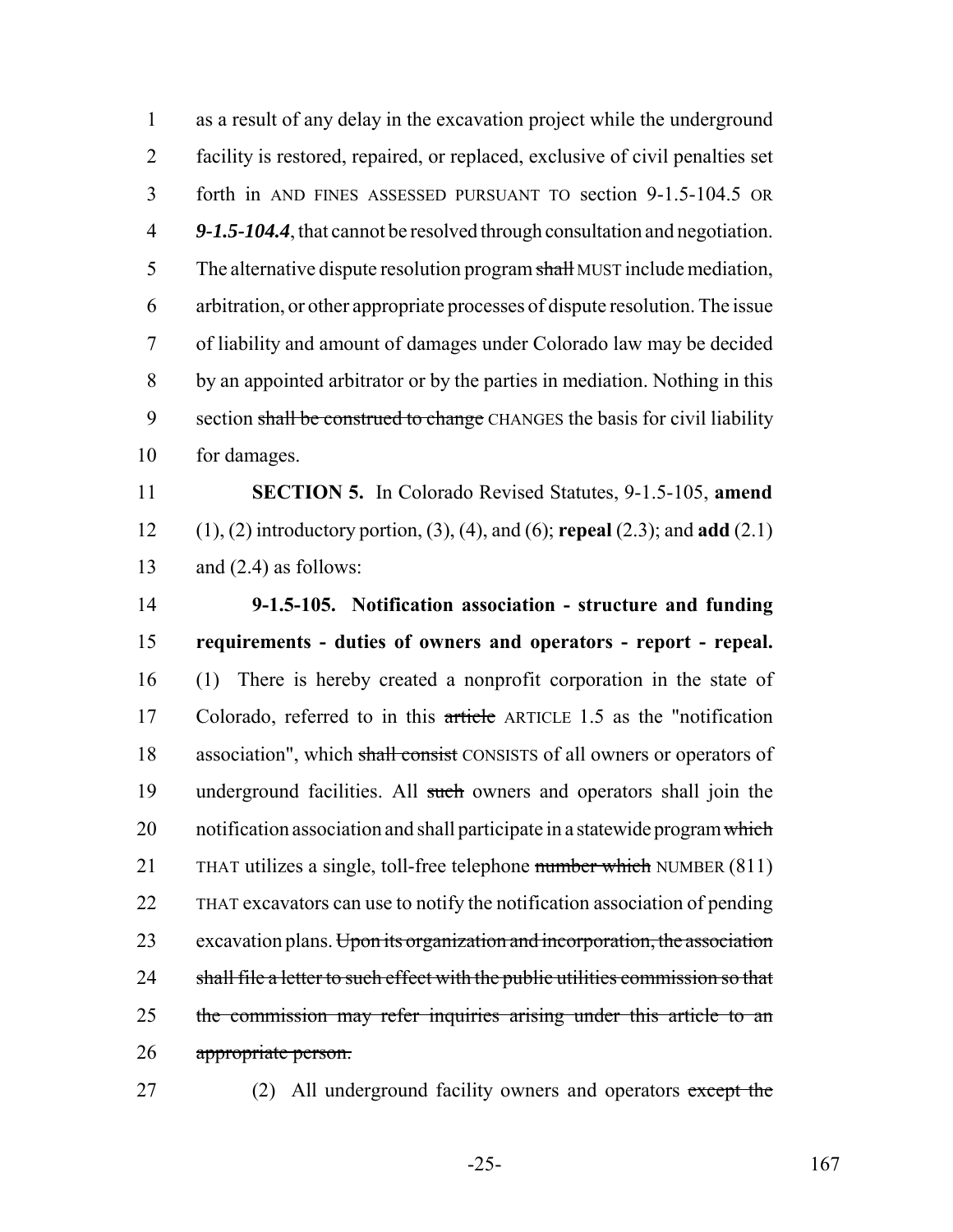Colorado department of transportation shall be ARE members of the 2 notification association. which shall be THE NOTIFICATION ASSOCIATION SHALL PROVIDE MEMBERS THAT WERE NOT TIER ONE MEMBERS ON OR BEFORE THE EFFECTIVE DATE OF THIS SUBSECTION (2), AS AMENDED, WITH ELECTRONIC NOTIFICATIONS BEGINNING ON JANUARY 1,2019, AT NO COST FOR TWENTY-FOUR MONTHS. ON OR BEFORE JANUARY 1, 2021, ALL OWNERS AND OPERATORS BECOME FULL MEMBERS OF THE NOTIFICATION ASSOCIATION AND ARE ENTITLED TO RECEIVE FULL SERVICE BENEFITS AS PART OF MEMBERSHIP AS SPECIFIED IN THIS ARTICLE 1.5. NOTHING PRECLUDES A TIER TWO MEMBER FROM BECOMING A TIER ONE MEMBER WITH THE TWO-YEAR WAIVER OF NO-COST NOTIFICATIONS AT ANY TIME BEFORE JANUARY 1, 2021. UNTIL DECEMBER 31, 2020, MEMBERSHIP IS organized as follows:

 (2.1) SUBSECTION (2) OF THIS SECTION AND THIS SUBSECTION (2.1) 15 ARE REPEALED, EFFECTIVE JANUARY 1, 2021.

 (2.3) Any association member may alter the status of its 17 membership and move from tier one to tier two or from tier two to tier one at any time that such member chooses; except that every tier one member shall remain a tier one member for at least two years after becoming a tier one member.

 (2.4) EFFECTIVE JANUARY 1, 2021, ALL UNDERGROUND FACILITY OWNERS AND OPERATORS ARE MEMBERS OF THE NOTIFICATION ASSOCIATION. ALL MEMBERS ARE FULL MEMBERS OF THE NOTIFICATION ASSOCIATION AND ARE ENTITLED TO RECEIVE FULL SERVICE BENEFITS AS 25 PART OF MEMBERSHIP AS SPECIFIED IN THIS ARTICLE 1.5.

 (3) (a) (I) Except as provided in subsection (2) of this section, each member of the notification association shall provide all of the

-26- 167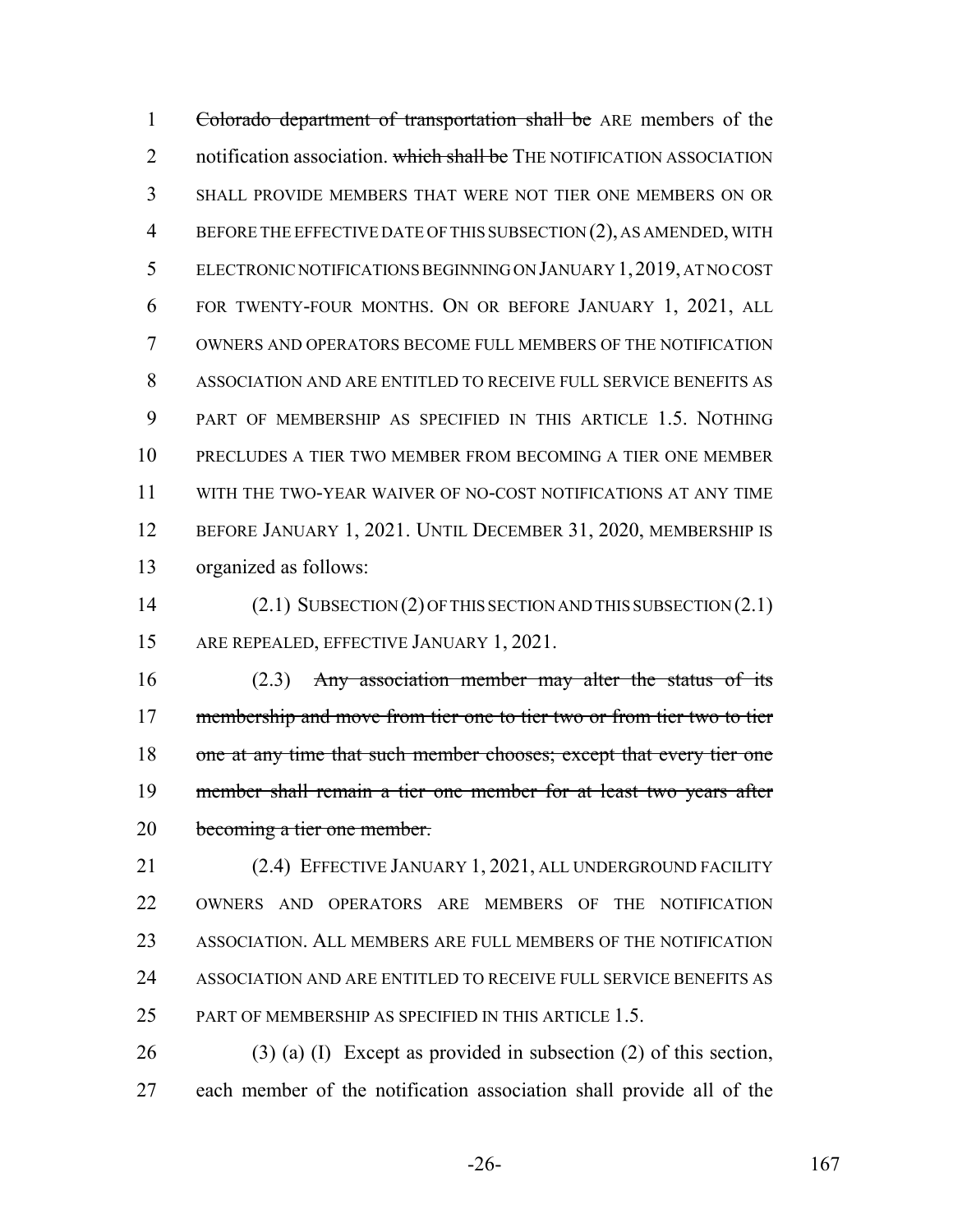1 locations of any underground facilities which such THAT THE member owns or operates to the notification association, and the association shall 3 maintain such THE information on file for use by excavators.

 (II) THIS SUBSECTION (3)(a) IS REPEALED, EFFECTIVE JANUARY 1, 2021.

 (b) EFFECTIVE JANUARY 1, 2021, EACH MEMBER OF THE NOTIFICATION ASSOCIATION SHALL PROVIDE GENERAL INFORMATION REGARDING ALL OF THE LOCATIONS OF ANY UNDERGROUND FACILITIES THAT THE MEMBER OWNS OR OPERATES, FOR EXCAVATION NOTIFICATION PURPOSES ONLY, AND THE MEMBER'S CONTACT INFORMATION, BOTH OF WHICH SHALL BE UPDATED ANNUALLY, TO THE NOTIFICATION ASSOCIATION, AND THE ASSOCIATION SHALL MAINTAIN THE INFORMATION ON FILE IN A MANNER THAT ENSURES THE CONFIDENTIALITY AND SECURITY OF THE INFORMATION.

 (c) INFORMATION REGARDING THE LOCATION OF UNDERGROUND FACILITIES PROVIDED TO THE NOTIFICATION ASSOCIATION BY AN OWNER 17 OR OPERATOR OR TO THE SAFETY COMMISSION BY THE NOTIFICATION ASSOCIATION IS EXEMPT FROM THE "COLORADO OPEN RECORDS ACT", PART 2 OF ARTICLE 72 OF TITLE 24, PURSUANT TO SECTION 24-72-204 (2)(a)(VIII)(A) REGARDING SPECIALIZED DETAILS OF CRITICAL INFRASTRUCTURE.

22 (4) (a) (I) The notification association shall be IS governed by a 23 board of directors, which is MUST BE representative of the membership of the association.

25 (II) (A) and shall UNTIL DECEMBER 31, 2020, THE BOARD MUST have at least one director that is a tier two member.

**(B) THIS SUBSECTION (4)(a)(II) IS REPEALED, EFFECTIVE JANUARY** 

-27- 167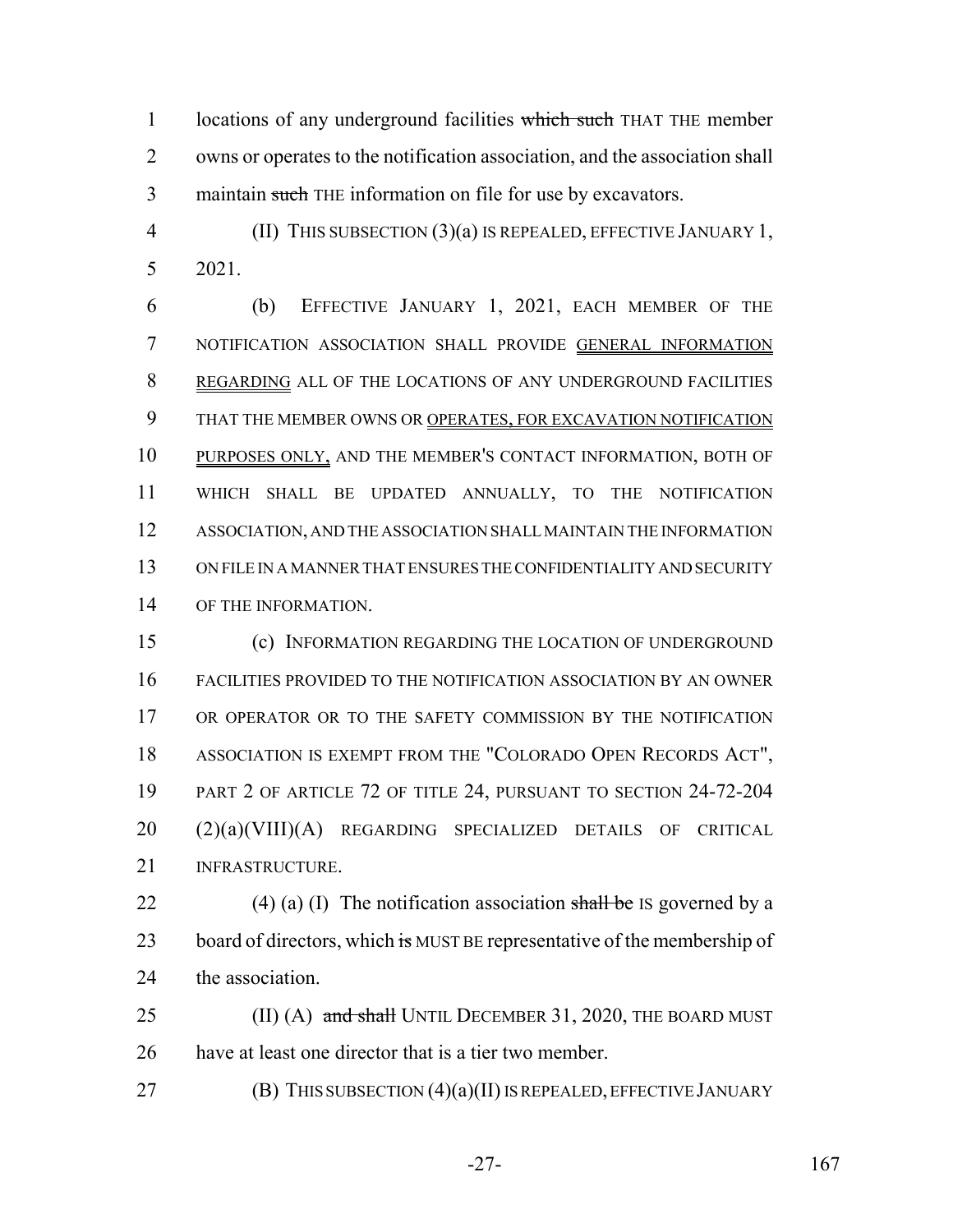1, 2021.

 (b) The board of directors shall be elected by the membership of the association pursuant to the bylaws of the association.

4 (6) This section shall DOES not apply to:

 (a) Any owner or occupant of real property under which 6 underground facilities are buried if such THE facilities are used solely to 7 furnish service or commodities to such THE real property and no part of such THE facilities is located in a public street, county road, alley, or right-of-way dedicated to public use; OR

(b) ANY HOMEOWNER.

 **SECTION 6.** In Colorado Revised Statutes, 9-1.5-106, **amend** (3) as follows:

 **9-1.5-106. Notice requirements - repeal.** (3) (a) (I) The notification association shall provide prompt notice of any proposed excavation to each affected tier one member that has any underground facilities in the area of the proposed excavation site. The notification association shall also provide the excavator with the name and telephone number of each tier two member that has any underground facilities in the area of the proposed excavation.

**(II) THIS SUBSECTION (3)(a) IS REPEALED, EFFECTIVE JANUARY 1,** 2021.

**(b) EFFECTIVE JANUARY 1, 2021, THE NOTIFICATION ASSOCIATION**  SHALL PROVIDE PROMPT NOTICE OF ANY PROPOSED EXCAVATION TO EACH AFFECTED MEMBER THAT HAS ANY UNDERGROUND FACILITIES IN THE AREA OF THE PROPOSED EXCAVATION SITE.

 **SECTION 7.** In Colorado Revised Statutes, 24-1-121, **add** (3)(j) as follows: